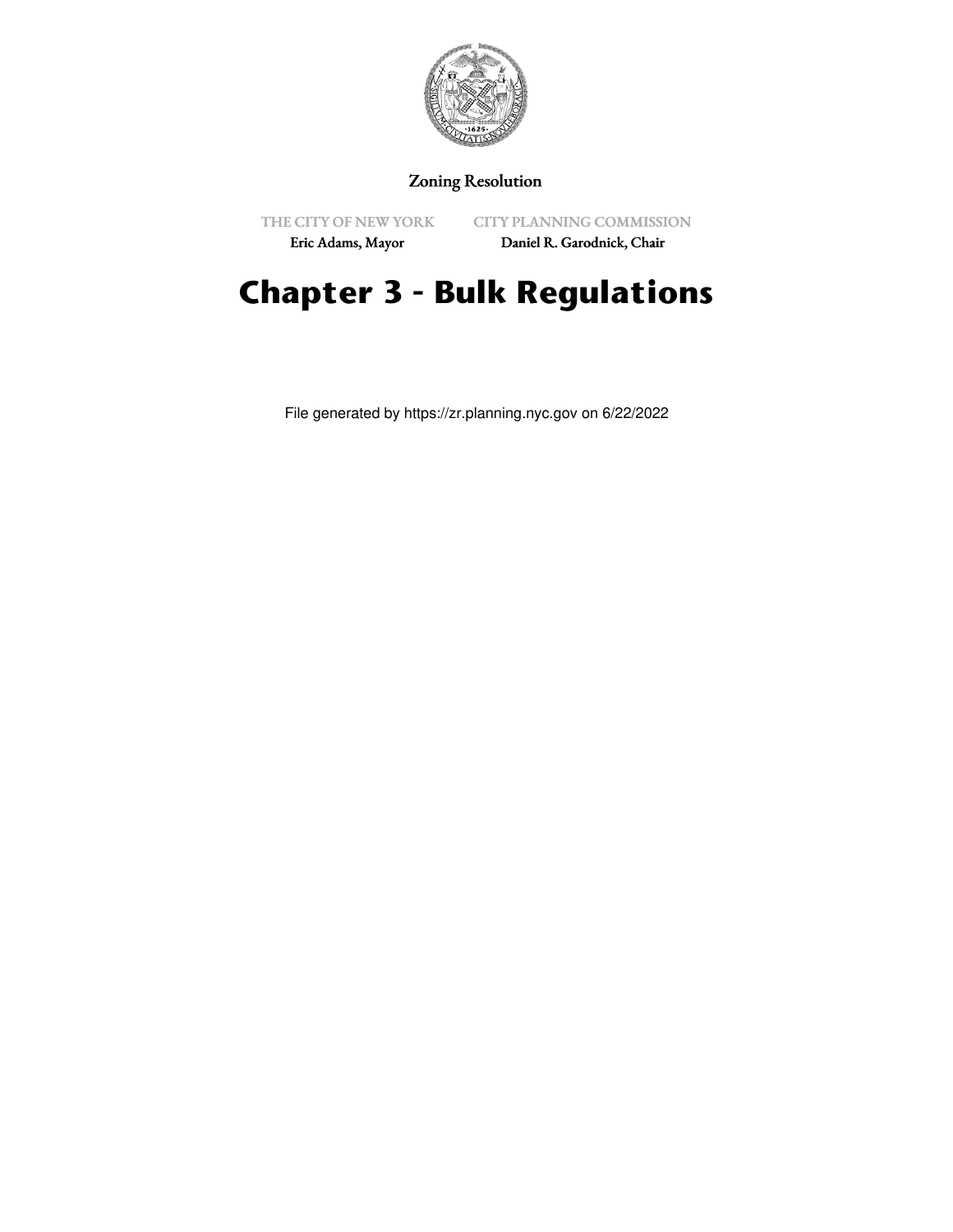# **43-00 - APPLICABILITY AND GENERAL PROVISIONS**

LAST AMENDED 12/15/1961

# **43-01 - Applicability of This Chapter**

LAST AMENDED 3/22/2018

The #bulk# regulations of this Chapter apply to any #building or other structure# on any #zoning lot# or portion of a #zoning lot# located in any #Manufacturing District#. The #bulk# regulations of this Chapter shall also apply to any portion of a #zoning lot# in a #Manufacturing District# that is #developed# or #enlarged# with an open #use#. In addition, the #bulk# regulations of this Chapter or of specified Sections thereof also apply in other provisions of this Resolution where they are incorporated by cross reference.

Existing #buildings or other structures# which do not comply with one or more of the applicable #bulk# regulations are #noncomplying# #buildings or other structures# and are subject to the regulations set forth in Article V, Chapter 4.

Special regulations applying to #large-scale community facility developments# are set forth in Article VII, Chapter 8.

Special regulations applying only in Special Purpose Districts are set forth in Article VIII, IX, X, XI, XII, XIII and XIV.

In Manhattan Community Districts 1, 2, 3, 4, 5 and 6, Brooklyn Community Districts 1, 2, 6 and 8, and Queens Community Districts 1 and 2, the #conversion# of non-#residential# #floor area# to #residences# in #buildings# erected prior to December 15, 1961, or January 1, 1977, as applicable, shall be subject to the provisions of Article I, Chapter 5 (Residential Conversion within Existing Buildings), unless such #conversions# meet the requirements for #residential# #developments# of Article II (Residence District Regulations).

In M1-1D, M1-2D, M1-3D, M1-4D and M1-5D Districts, the #bulk# regulations governing M1 Districts shall apply to #community facility#, #commercial# and #manufacturing# #uses#, and the regulations of Section 43-61 (Bulk Regulations for Residential Uses in M1-1D Through M1-5D Districts) shall apply to #residential uses# authorized pursuant to Section 42-47 (Residential Uses in M1-1D Through M1-5D Districts). M1-6D Districts shall be subject to the #bulk# regulations set forth in Section 43-62.

In the M1-1 District bounded by 95th Avenue, 148th Street, 97th Avenue and 147th Place in Community District 12 in the Borough of Queens, the #bulk# regulations of an M1 District shall apply to #manufacturing#, #commercial# and #community facility# #uses#, and the #bulk# regulations for an R5 District set forth in Article II, Chapter 3, shall apply to #residential uses#.

Special regulations applying in the #waterfront area# are set forth in Article VI, Chapter 2.

Special regulations applying in the #flood zone# are set forth in Article VI, Chapter 4.

# **43-02 - Street Tree Planting in Manufacturing Districts**

LAST AMENDED 2/2/2011

M1 M2 M3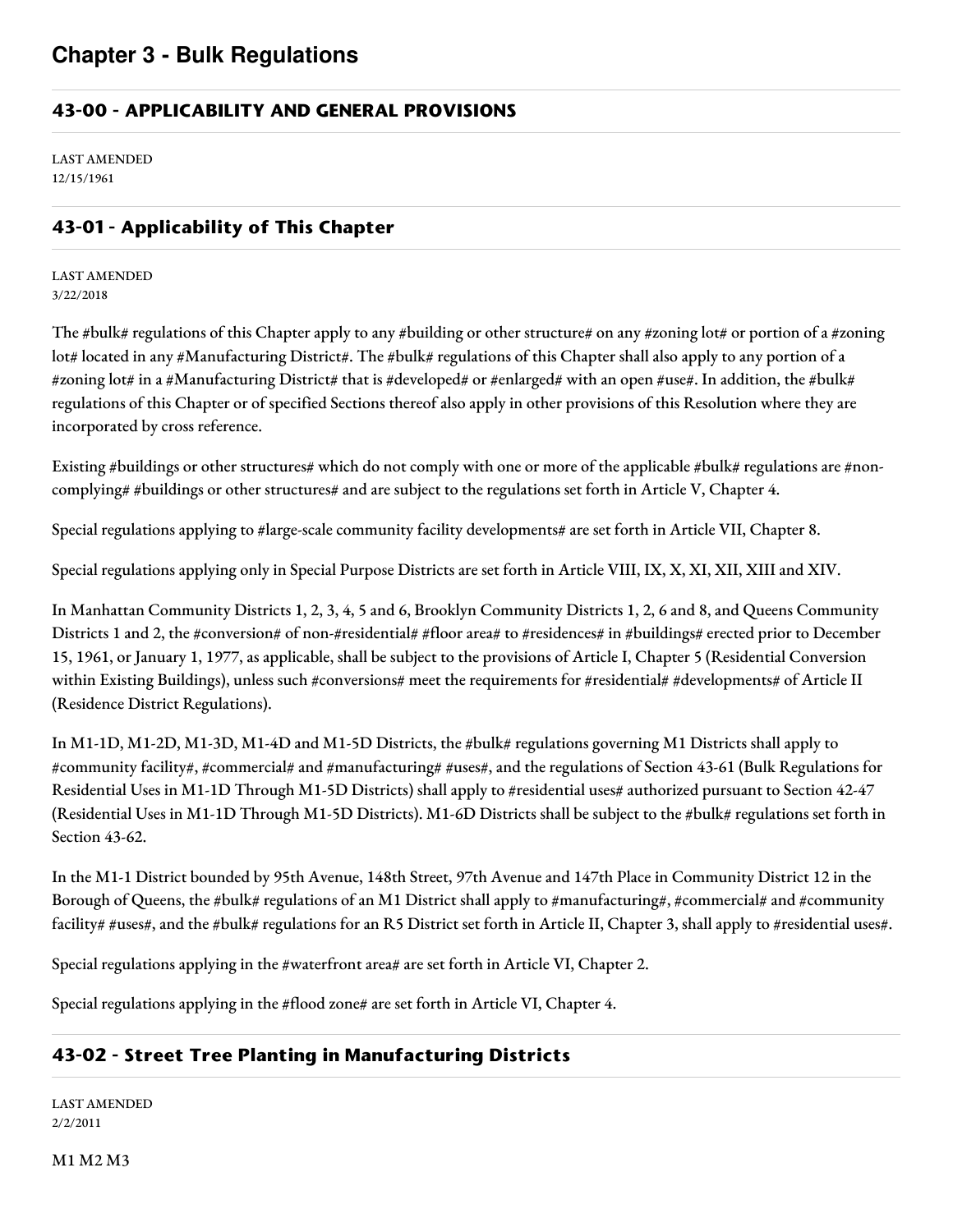In all districts, as indicated, all #developments#, or #enlargements# of 20 percent or more in #floor area#, excluding #developments# or #enlargements# in Use Groups 17 or 18, shall provide #street# trees in accordance with Section 26-41 (Street Tree Planting). In addition, any #building# where 20 percent or more of the #floor area# is #converted# from a #manufacturing# #use# to a #commercial# or #community facility# #use# shall provide #street# trees in accordance with Section 26-41. The #street# frontage used to calculate the number of required trees may exclude the #street# frontage occupied by curb cuts serving #uses# listed in Use Groups 16B, 16C and 16D.

### **43-03 - Outdoor Table Service Areas**

#### LAST AMENDED2/24/2022

Notwithstanding any other provisions of this Resolution, outdoor table service areas, associated with eating and drinking establishments, meeting all requirements set forth in legislation by the City Council and any subsequent rulemaking by an authorized agency shall be permitted within any required sidewalk widening areas.

### **43-10 - FLOOR AREA REGULATIONS**

LAST AMENDED 12/15/1961

# **43-11 - Definitions**

LAST AMENDED 11/19/1987

Words in italics are defined in Section 12-10 (DEFINITIONS) or, if applicable exclusively to this Section, in this Section.

### **43-12 - Maximum Floor Area Ratio**

LAST AMENDED 9/21/2011

#### M1 M2 M3

In all districts, as indicated, for any #zoning lot#, the maximum #floor area ratio# shall not exceed the #floor area ratio# set forth in the following table, except as otherwise provided in the following Sections:

- Section 43-121 (Expansion of existing manufacturing buildings)
- Section 43-122 (Maximum floor area ratio for community facilities)
- Section 43-13 (Floor Area Bonus for Public Plazas)
- Section 43-14 (Floor Area Bonus for Arcades)
- Section 43-15 (Existing Public Amenities for which Floor Area Bonuses Have Been Received)
- Section 43-16 (Special Provisions for Zoning Lots Divided by District Boundaries)
- Section 43-61 (Bulk Regulations for Residential Uses in M1-1D Through M1-5D Districts)
- Section 43-62 (Bulk Regulations in M1-6D Districts)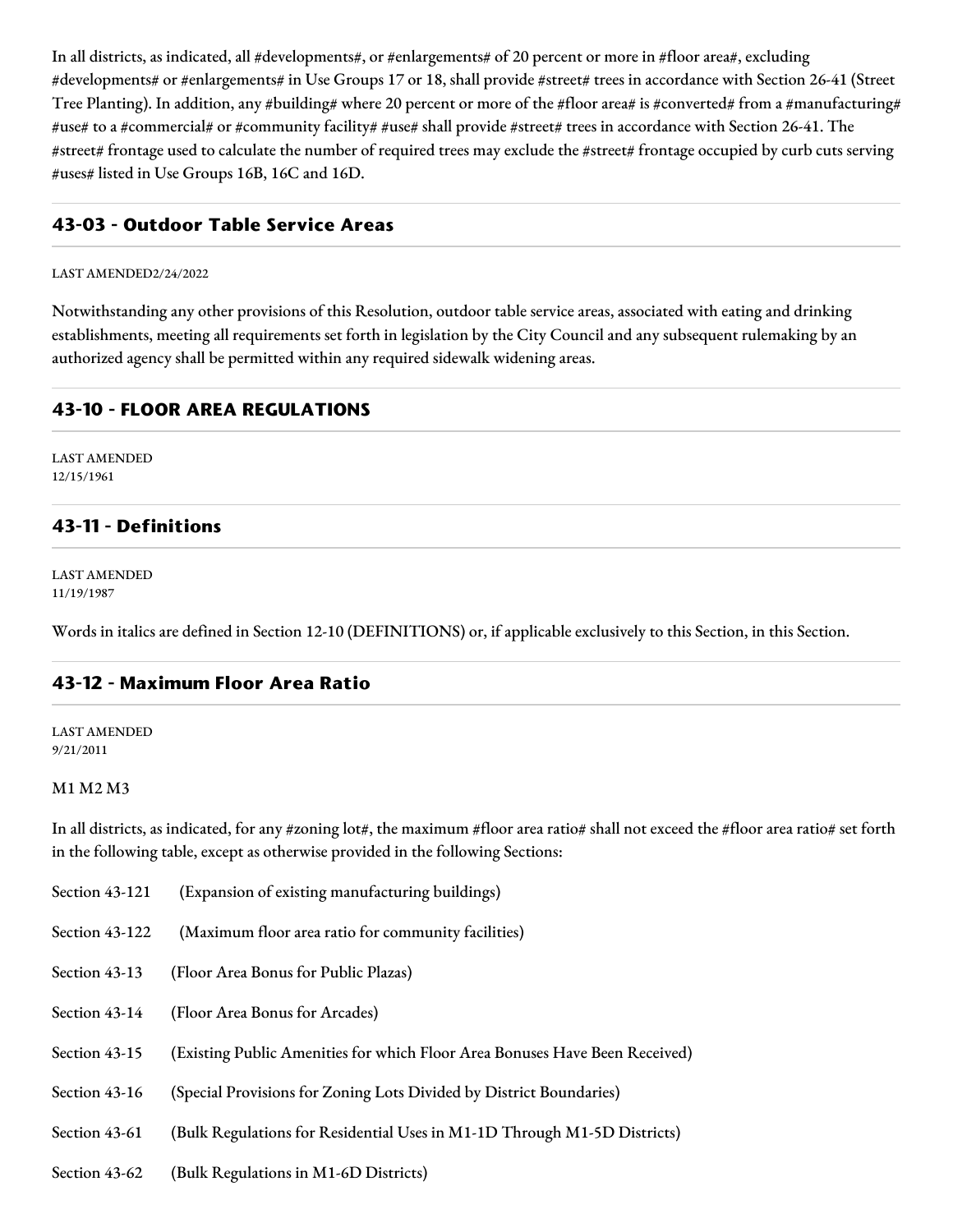Any given #lot area# shall be counted only once in determining the #floor area ratio#.

| Districts                                                               | Maximum Permitted #Floor Area<br>Ratio# |
|-------------------------------------------------------------------------|-----------------------------------------|
| $M1-1$                                                                  | 1.00                                    |
| M1-2* M1-4 M2-1 M2-3 M3                                                 | 2.00                                    |
| M <sub>1</sub> -3 M <sub>1</sub> -5 M <sub>2</sub> -2 M <sub>2</sub> -4 | 5.00                                    |
| $M1-6$                                                                  | 10.00                                   |

\* In Community District 1, in the Borough of Queens, in the M1-2 District bounded by a line 100 feet southwesterly of 37th Avenue, a line 100 feet southeasterly of 24th Street, a line 100 feet southwesterly of 39th Avenue, 24th Street, and a line 100 feet northeasterly of 40th Avenue, 23rd Street, 39th Avenue and 24th Street, the maximum #floor area ratio# shall be increased to 4.0 provided that such additional #floor area# is limited to the following #uses#: photographic or motion picture production studios and radio or television studios listed in Use Group 10A; and #uses# listed in Use Groups 16A, 16D, 17A and 17B as set forth in Section 123-22 (Modification of Use Groups 16, 17 and 18), except for automobile, motorcycle, trailer or boat sales, motorcycle or motor scooter rental establishments, poultry or rabbit killing establishments, riding academies, stables for horses and trade schools for adults

For #zoning lots# containing both #community facility use# and #manufacturing# or #commercial# #use#, the total #floor area# used for #manufacturing# or #commercial# #use# shall not exceed the amount permitted in the table in this Section or by the bonus provisions in Sections 43-13 or 43-14.

Notwithstanding any other provisions of this Resolution, the maximum #floor area ratio# in an M1-6 District shall not exceed 12.0.

# **43-121 - Expansion of existing manufacturing buildings**

LAST AMENDED 5/29/2019

#### M1 M2 M3

In all districts, as indicated, where a #building or other structure# used for a conforming #manufacturing# #use# was in existence prior to December 15, 1961, such #building or other structure# may be expanded for a #manufacturing# #use#. Such expansion may consist of an #enlargement#, or additional #development#, on the same #zoning lot#, provided that:

- (a) the resulting total #floor area# shall not be greater than:
	- (1) 150 percent of the #floor area# existing on December 15, 1961; or
	- (2) 110 percent of the maximum #floor area# otherwise permitted under the provisions of Section 43-12 (Maximum Floor Area Ratio).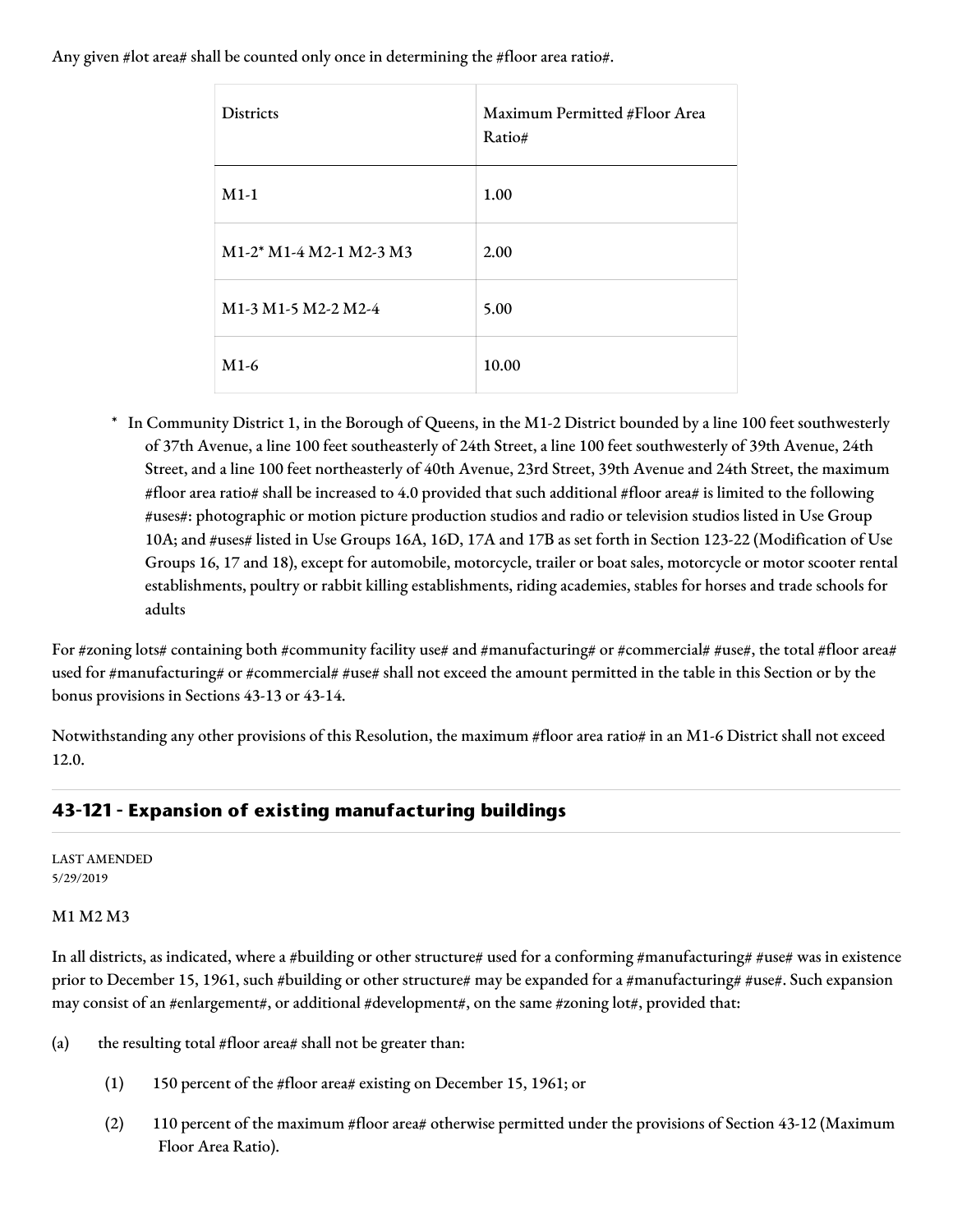- (b) the resulting #floor area ratio# shall not exceed the highest of:
	- (1) 150 percent of the maximum #floor area ratio# otherwise permitted under the provisions of Section 43-12;
	- (2) 110 percent of the #floor area ratio# existing on December 15, 1961; or
	- (3) a #floor area ratio# of 2.4, provided that in the event this paragraph, (b)(3), is utilized, the City Planning Commission shall administratively certify and the City Council approve, that such expansion will not adversely affect the surrounding area.

Within M3-2 Districts in the portion of Queens Community District 2 located within a Subarea 2 Designated Area (as set forth in APPENDIX J of this Resolution), the provisions of this Section shall also apply where a #building or other structure# on a #zoning lot# larger than two acres used for a conforming #manufacturing# #use# was in existence prior to December 31, 1965.

The parking reduction provisions of Section 44-27 (Special Provisions for Expansion of Existing Manufacturing Buildings) shall apply to such expansion.

# **43-122 - Maximum floor area ratio for community facilities**

LAST AMENDED 9/21/2011

M1

In the districts indicated, for any #community facility# #use# on a #zoning lot#, the maximum #floor area ratio# shall not exceed the #floor area ratio# set forth in the following table:

| <b>Districts</b> | Maximum Permitted #Floor Area<br>Ratio# |
|------------------|-----------------------------------------|
| $M1-1$           | 2.40                                    |
| $M1-2$           | 4.80                                    |
| M1-3 M1-4 M1-5   | 6.50                                    |
| $M1-6$           | 10.00                                   |

In M1-1D, M1-2D, M1-3D, M1-4D and M1-5D Districts, for any #zoning lot# containing both #residential use# and #community facility# #use#, the total #floor area# used for #residential use# shall not exceed the amount permitted in Section 43-61 (Bulk Regulations for Residential Uses in M1-1D Through M1-5D Districts).

# **43-123 - Floor area increase for an industrial space within a self-service storage facility**

LAST AMENDED 12/19/2017

In M1-1 Districts in designated areas in Subarea 1, as shown on the maps in APPENDIX J (Designated Areas Within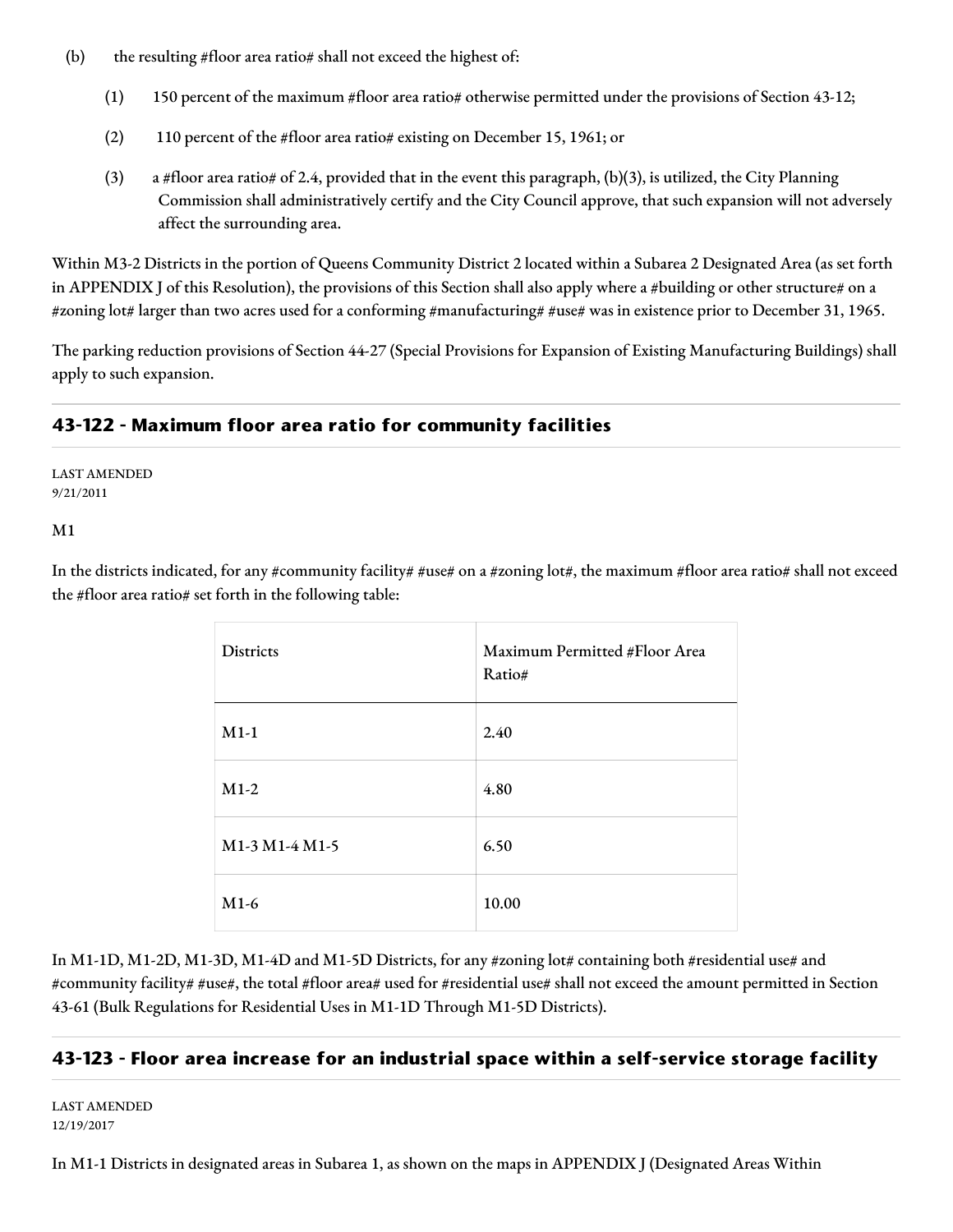Manufacturing Districts) of this Resolution, for any #zoning lot# containing a #self-service storage facility# that meets the requirements of paragraphs (a) or (b)(1) of Section 42-121 (Use Group 16D self-service storage facilities), the maximum permitted #floor area# for #commercial# or #manufacturing# #uses# on the #zoning lot# pursuant to the provisions of Section 43-12 (Maximum floor area ratio), inclusive, may be increased by a maximum of 25 percent of the #lot area# or up to 20,000 square feet, whichever is less.

# **43-13 - Floor Area Bonus for Public Plazas**

LAST AMENDED 9/21/2011

#### M1-6

In the district indicated, except for M1-6D Districts, for each square foot of #public plaza# provided on a #zoning lot#, in accordance with the provisions of Section 37-70, inclusive, the total #floor area# permitted on that #zoning lot# under the provisions of Section 43-12 (Maximum Floor Area Ratio) may be increased by six square feet.

# **43-14 - Floor Area Bonus for Arcades**

LAST AMENDED 9/21/2011

#### M1-6

In the district indicated, except for M1-6D Districts, for each square foot of #arcade# provided on a #zoning lot#, the total #floor area# permitted on the #zoning lot# under the provisions of Section 43-12 (Maximum Floor Area Ratio) may be increased by three square feet. However, the provisions of this Section shall not apply to #zoning lots# that are both within 100 feet of the western #street line# of Seventh Avenue and between West 28th and West 30th Streets in the Borough of Manhattan.

# **43-15 - Existing Public Amenities for which Floor Area Bonuses Have Been Received**

#### LAST AMENDED 10/17/2007

(a) Elimination or reduction in size of non-bonused open area on a #zoning lot# containing a bonused amenity

In all districts, any existing open area for which a #floor area# bonus has not been utilized that occupies the same #zoning lot# as an existing #publicly accessible open area# or other public amenity, open or enclosed, for which a #floor area# bonus has been utilized, may be reduced in size or eliminated only upon certification of the Chairperson of the City Planning Commission that all bonused amenities comply with the standards under which such #floor area# bonus was granted.

#### (b) Kiosks and open air cafes

Kiosks and open air cafes may be placed within an existing #publicly accessible open area# for which a #floor area# bonus has been received, by certification, pursuant to Section 37-73 (Kiosks and Open Air Cafes).

(c) Nighttime closing of existing #publicly accessible open areas#

The Commission may, upon application, authorize the closing of an existing #publicly accessible open area# for which a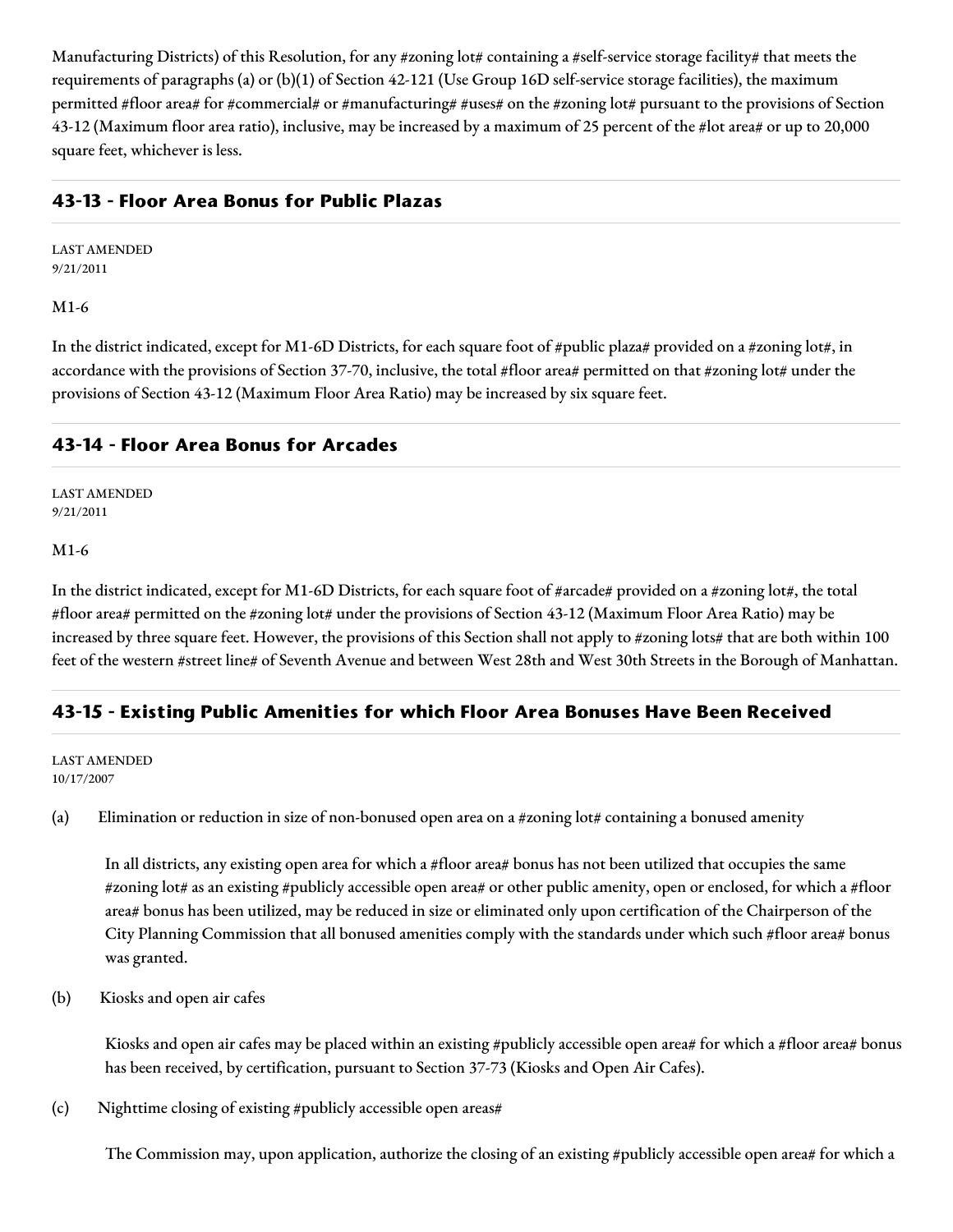#floor area# bonus has been received, during certain nighttime hours pursuant to Section 37-727 (Hours of access).

(d) Elimination or reduction of existing public amenities

No existing #arcade#, #publicly accessible open area# or other public amenity, open or enclosed, for which a #floor area# bonus has been utilized, shall be eliminated or reduced in size except by special permit, pursuant to Section 74-761 (Elimination or reduction in size of bonused public amenities).

# **43-16 - Special Provisions for Zoning Lots Divided by District Boundaries**

LAST AMENDED 12/15/1961

#### M1 M2 M3

In all districts, as indicated, whenever a #zoning lot# is divided by a boundary between districts with different maximum #floor area ratios#, the provisions set forth in Article VII, Chapter 7 shall apply.

# **43-17 - Special Provisions for Joint Living-Work Quarters for Artists in M1-5B Districts**

LAST AMENDED 1/22/1998

#### M1-5B

In the district indicated, no #building# containing #joint living-work quarters for artists# shall be #enlarged#.

Mezzanines are allowed within individual quarters, in #buildings# with an existing #floor area ratio# of 12.0 or less, and only between floors, or between a floor and a roof, existing on January 22, 1998, that are to remain, provided that such mezzanines do not exceed 33 and 1/3 percent of the gross #floor area# of such individual quarters. Such mezzanines shall not be included as #floor area# for the purpose of calculating minimum required size of a #joint living-work quarters for artists#.

In the district indicated no #building# containing #joint living-work quarters for artists# shall be subdivided into quarters of less than 1,200 square feet except where no #story# contains more than one #joint living-work quarters for artists# unless modified pursuant to Section 43-171.

However, the minimum size requirement may be replaced by the requirements of Section 15-024 for #joint living-work quarters for artists#:

- (a) for which a determination of #residential# or #joint living-work quarters for artists# occupancy on September 1, 1980, has been made pursuant to Sections 42-14, paragraph D.(1)(f), 42-141 paragraph (b) or 74-782; or
- (b) that are registered Interim Multiple Dwellings or are found covered by the New York City Loft Board pursuant to Article 7C of the New York State Multiple Dwelling Law; or
- (c) that the Loft Board determines were occupied for #residential use# or as #joint living-work quarters for artists# on September 1, 1980.

#Joint living-work quarters for artists# existing on September 1, 1980, may not be divided subsequently into quarters of less than 1,200 square feet, unless required by the Loft Board for the legalization of Interim Multiple Dwelling Units in the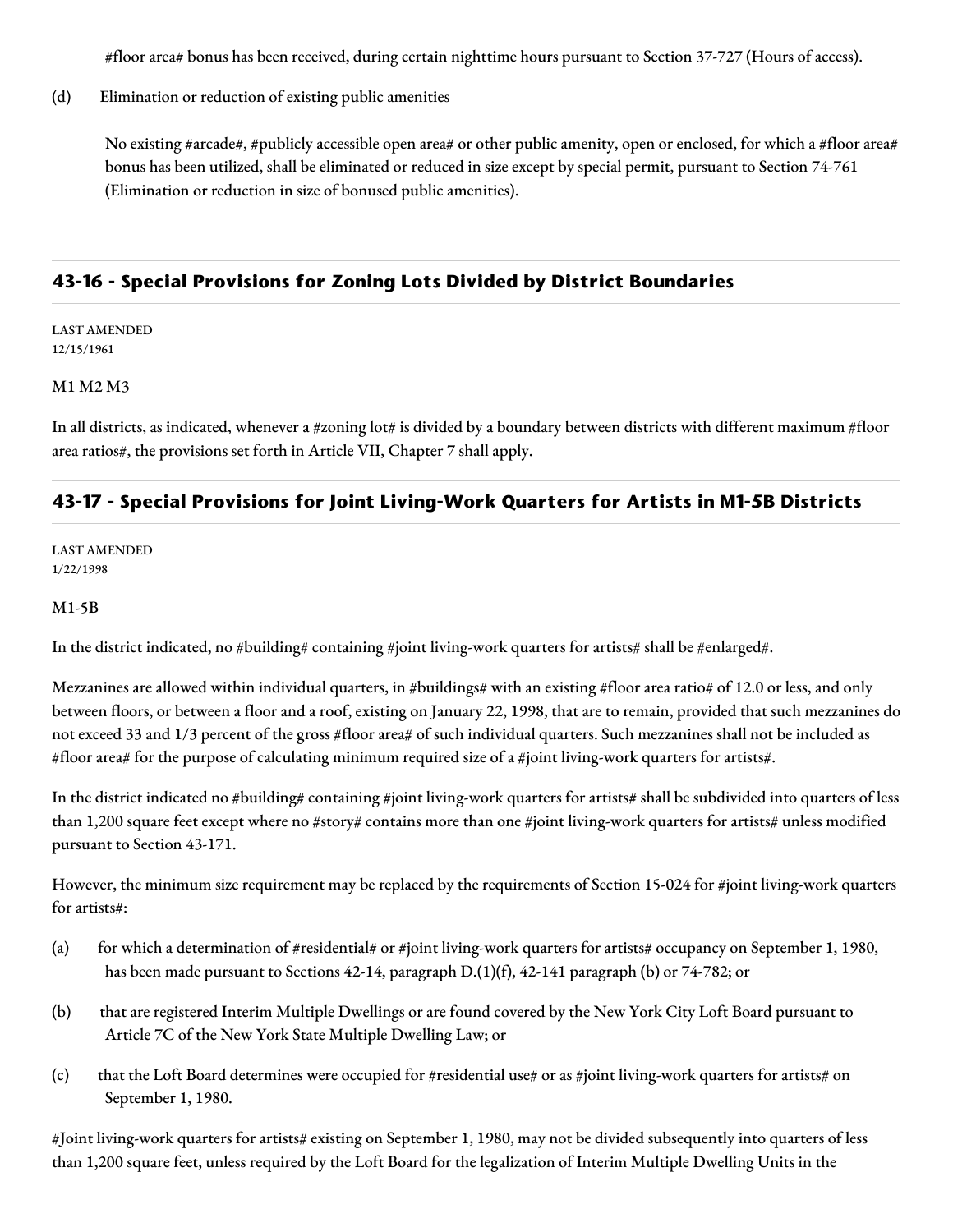implementation of Article 7C of the New York State Multiple Dwelling Law.

In the districts indicated, two or more #buildings# which are separated by individual load-bearing walls and contain #joint living-work quarters for artists#, each of which #building# conforms to the regulations set forth in Section 42-14 may be combined to produce a #lot area# covered by #buildings# in excess of 3,600 square feet.

#### **43-171 - Minor modifications**

LAST AMENDED 2/2/2011

On application, the Chairperson of the City Planning Commission may grant minor modifications to the requirements of Section 43-17 relating to #joint living-work quarters for artists# size, provided that the Chairperson of the City Planning Commission had administratively certified to the Department of Buildings that the division of one or more #stories# into #joint living-work quarters for artists# with an area of at least 1,200 square feet cannot be accomplished without practical difficulties because the #floor area# of such #story#, exclusive of exterior walls and common areas, is within five percent of a multiple of 1,200 square feet.

The applicant must send a copy of any request for a modification pursuant to this Section to the applicable Community Board at least 20 days prior to the next regularly scheduled Community Board meeting.

#### **43-20 - YARD REGULATIONS**

LAST AMENDED 1/28/1971

### **43-21 - Definitions**

LAST AMENDED 11/19/1987

Words in italics are defined in Section 12-10 or, if applicable exclusively to this Section, in this Section.

### **43-22 - Level of Yards**

LAST AMENDED 12/15/1961

In all #Manufacturing Districts#, the level of a #yard# or of a #rear yard equivalent# shall not be higher than #curb level#. However, this Section shall not be construed to require that natural grade level be disturbed in order to comply with this requirement.

No #building or other structure# shall be erected above ground level in any required #yard# or #rear yard equivalent# except as otherwise provided in Section 43-23 (Permitted Obstructions in Required Yards or Rear Yard Equivalents).

# **43-23 - Permitted Obstructions in Required Yards or Rear Yard Equivalents**

LAST AMENDED 5/12/2021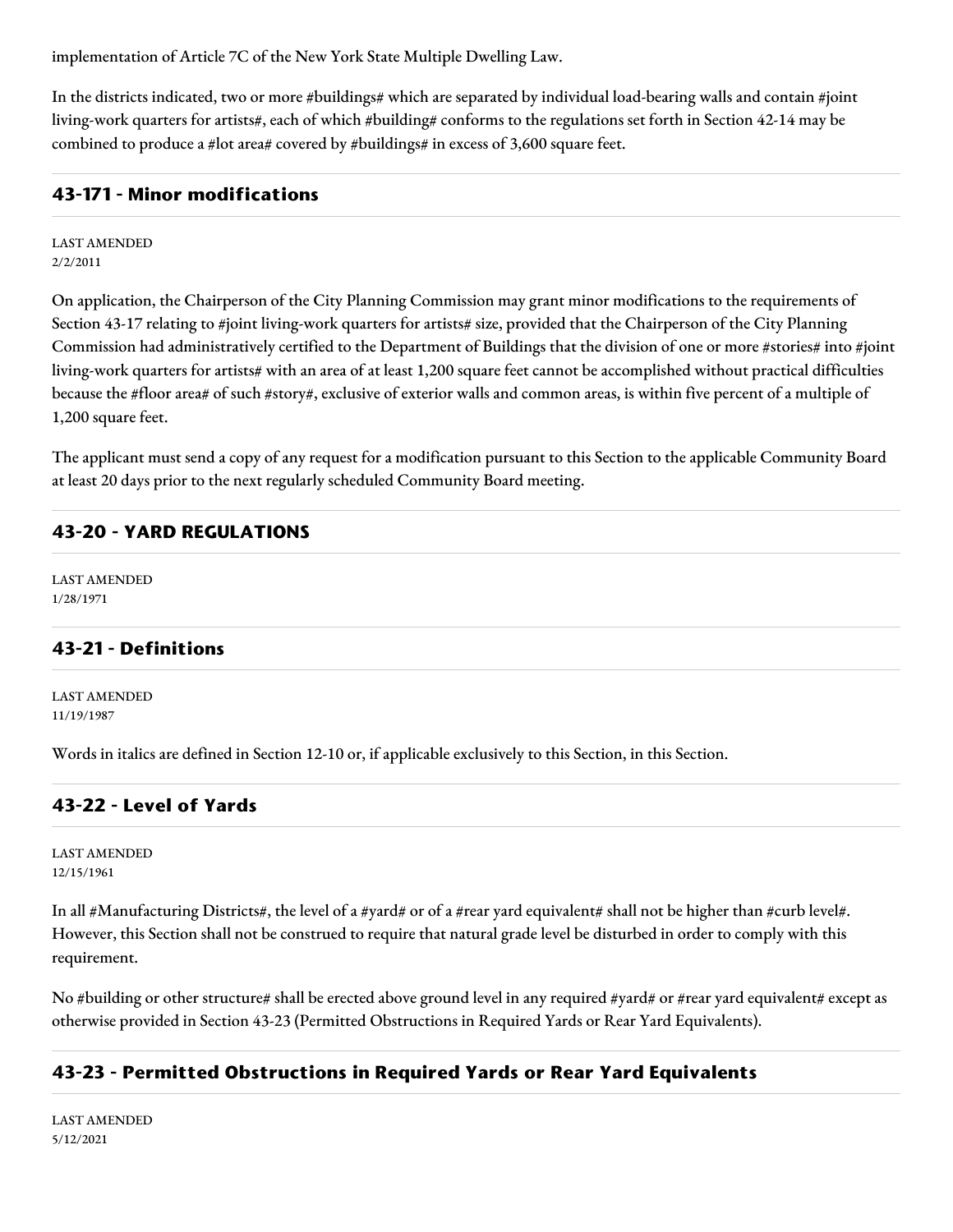In all #Manufacturing Districts#, the following obstructions shall be permitted within a required #yard# or #rear yard equivalent#:

- (a) In any #yard# or #rear yard equivalent#:
	- (1) Arbors or trellises;
	- (2) Awnings and other sun control devices, provided that when located at a level higher than the first #story#, excluding a #basement#, all such awnings and other sun control devices:
		- (i) shall be limited to a maximum projection from a #building# wall of 2 feet, 6 inches; and
		- (ii) shall have solid surfaces that, in aggregate, cover an area no more than 30 percent of the area of the #building# wall (as viewed in elevation) from which they project;
	- (3) Canopies;
	- (4) Chimneys, projecting not more than three feet into, and not exceeding two percent of the area of, the required #yard# or #rear yard equivalent#;
	- (5) Eaves, gutters or downspouts, projecting into such #yard# or #rear yard equivalent# not more than 16 inches or 20 percent of the width of such #yard# or #rear yard equivalent#, whichever is the lesser distance;
	- (6) Exterior wall thickness, where such wall thickness is added to the exterior face of a #building# wall existing on April 30, 2012, provided the added wall thickness has a thermal resistance (R-value) of at least 1.5 per inch, and is limited to one inch of thickness for every foot of existing #yard# width, up to a maximum thickness of eight inches. When an open area is provided along a common #lot line#, then such exterior wall thickness is limited to one inch for every foot of existing open area on the #zoning lot#;

Where #buildings# that have added exterior wall thickness pursuant to this Section are #enlarged#, such #enlarged# portion may similarly encroach upon required #yards# in order to align with the exterior walls of the existing #building#, provided such #enlargement# contains less #floor area# than the existing #building#, and there is no encroachment of #floor area# into a required #yard#;

- (7) Fences;
- (8) Flagpoles;
- (9) Parking spaces for automobiles or bicycles, off-street, open, #accessory#;
- (10) Power systems, including, but not limited to, generators, solar energy systems, fuel cells, batteries and other energy storage systems, provided that all equipment shall not exceed a height of 23 feet above #curb level#;
- (11) Solar energy systems on walls existing on April 30, 2012, projecting no more than 10 inches and occupying no more than 20 percent of the surface area of the #building# wall (as viewed in elevation) from which it projects;
- (12) Steps, and ramps or lifts for people with physical disabilities;
- (13) Terraces or porches, open;
- (14) Walls, not exceeding eight feet in height and not roofed or part of a #building#.
- (b) In any #rear yard# or #rear yard equivalent#: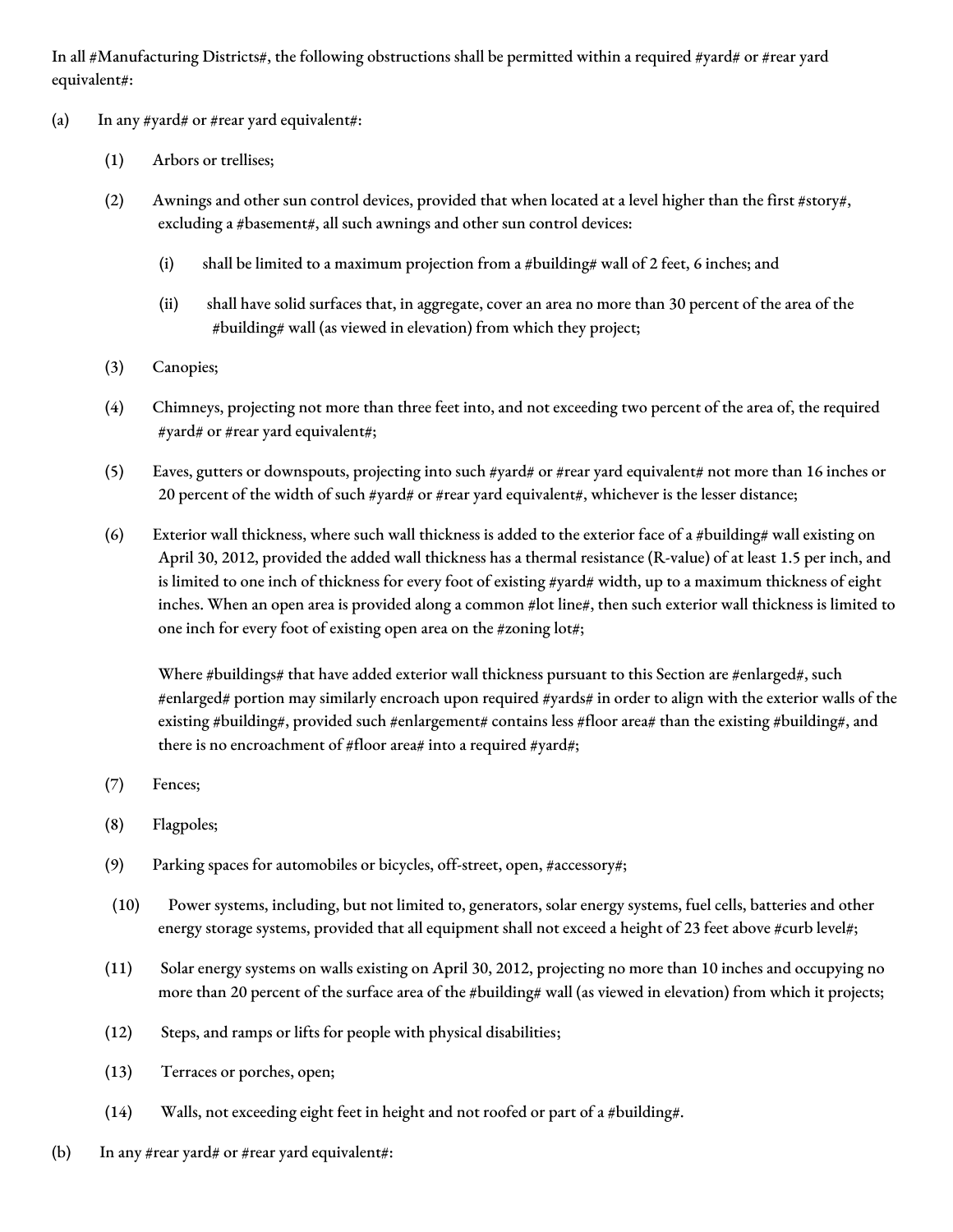- (1) Any #building# or portion of a #building# used for any permitted #use#, except that any portion of a #building# containing rooms used for living or sleeping purposes (other than a room in a hospital used for the care and treatment of patients, or #joint living-work quarters for artists#) shall not be a permitted obstruction, and provided that the height of such #building# shall not exceed one #story#, excluding #basement#, nor in any event 23 feet above #curb level#. In addition, decks, parapet walls, roof thickness, skylights, vegetated roofs, and weirs, shall be permitted upon such #building#, or portion thereof, pursuant to Section 43-42 (Permitted Obstructions);
- (2) Breezeways;
- (3) Fire escapes;
- (4) Parking spaces for automobiles or bicycles, off-street, #accessory#, provided that the height of an #accessory# #building# used for such purposes and located in a required #rear yard# or #rear yard equivalent# shall not exceed 23 feet above #curb level#;
- (5) Solar energy systems on the roof of a #building# permitted as an obstruction to such #yard#:
	- (i) up to four feet in height as measured perpendicular to the roof surface when located above a permitted #commercial# or #community facility# #use# or attached parking structure; or
	- (ii) shall be limited to 18 inches in height as measured perpendicular to the roof surface when located above a shed or detached parking structure, or on any roof with a slope greater than 20 degrees;
- (6) Water-conserving devices, required in connection with air conditioning or refrigeration systems in #buildings# existing prior to May 20, 1966, if located not less than eight feet from any #lot line#.

However, no portion of a #rear yard equivalent# which is also a required #front yard# or required #side yard# may contain any obstructions not permitted in such #front yard# or #side yard#.

# **43-24 - Measurement of Yard Width or Depth**

#### LAST AMENDED 12/15/1961

In all #Manufacturing Districts#, the width or depth of a #yard# or #rear yard equivalent# shall be measured perpendicular to #lot lines#.

### **43-25 - Minimum Required Side Yards**

LAST AMENDED 12/15/1961

#### M1 M2 M3

In all districts, as indicated, no #side yards# are required. However, if an open area extending along a #side lot line# is provided, it shall be at least eight feet wide.

### **43-26 - Minimum Required Rear Yards**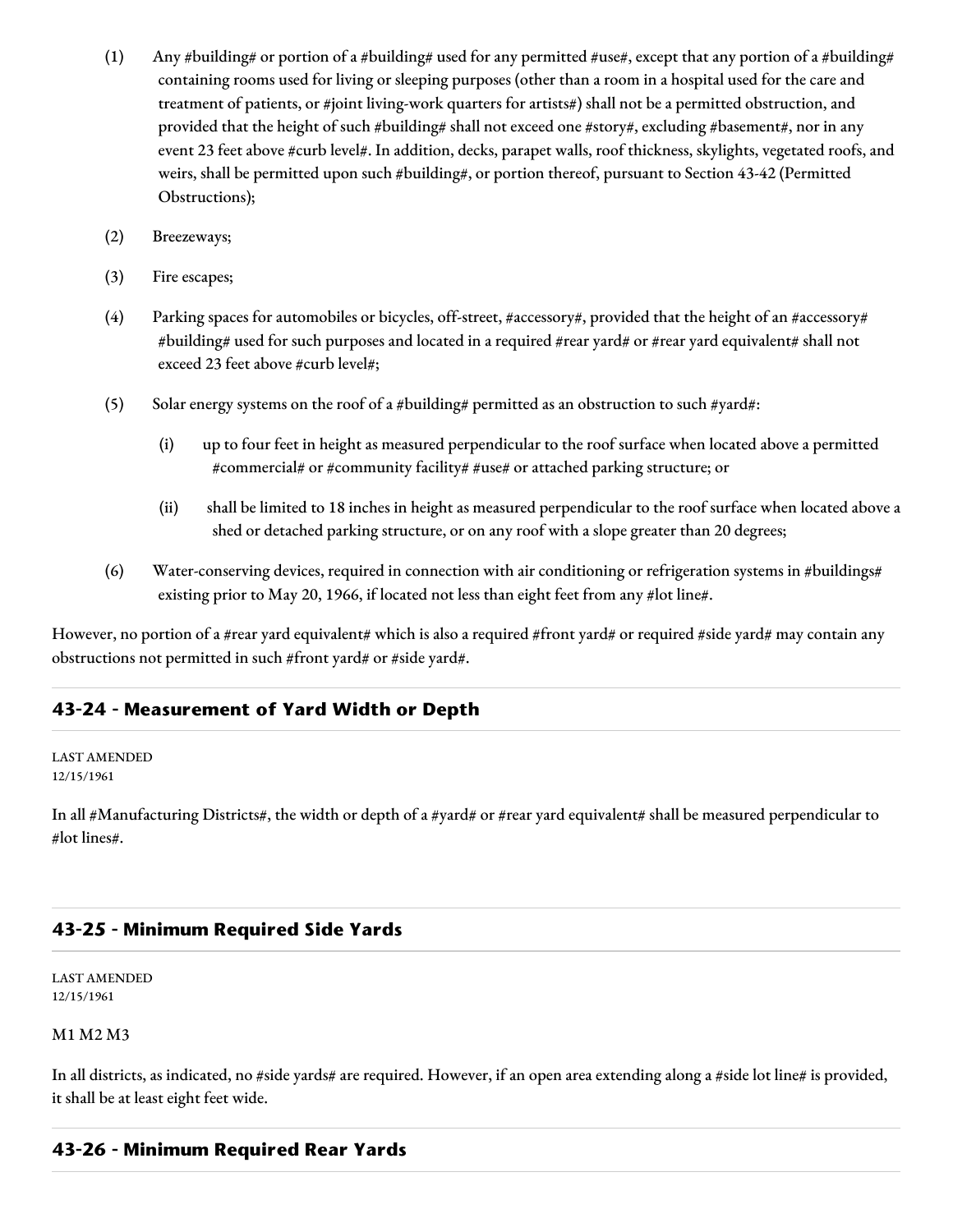#### M1 M2 M3

In all districts, as indicated, a #rear yard# with a depth of not less than 20 feet shall be provided at every #rear lot line# on any #zoning lot# except as otherwise provided in Sections 43-27 (Special Provisions for Shallow Interior Lots), 43-28 (Special Provisions for Through Lots) or 43-31 (Other Special Provisions for Rear Yards). #Rear yards# shall also be provided along portions of #side lot lines# as set forth in Section 43-261 (Beyond one hundred feet of a street line).

# **43-261 - Beyond one hundred feet of a street line**

LAST AMENDED 4/30/2008

#### M1 M2 M3

In all districts, as indicated, for #corner lots#, and for #zoning lots# that are bounded by two or more #streets# that are neither #corner lots# or #through lots#, the portion of a #side lot line# beyond 100 feet of the #street line# that it intersects shall be considered a #rear lot line# and a #rear yard# with a minimum depth of 20 feet shall be provided where such #rear lot line# coincides with a #rear lot line# of an adjoining #zoning lot#.



# CORNER LOT (33-261.1, 43-261.1)



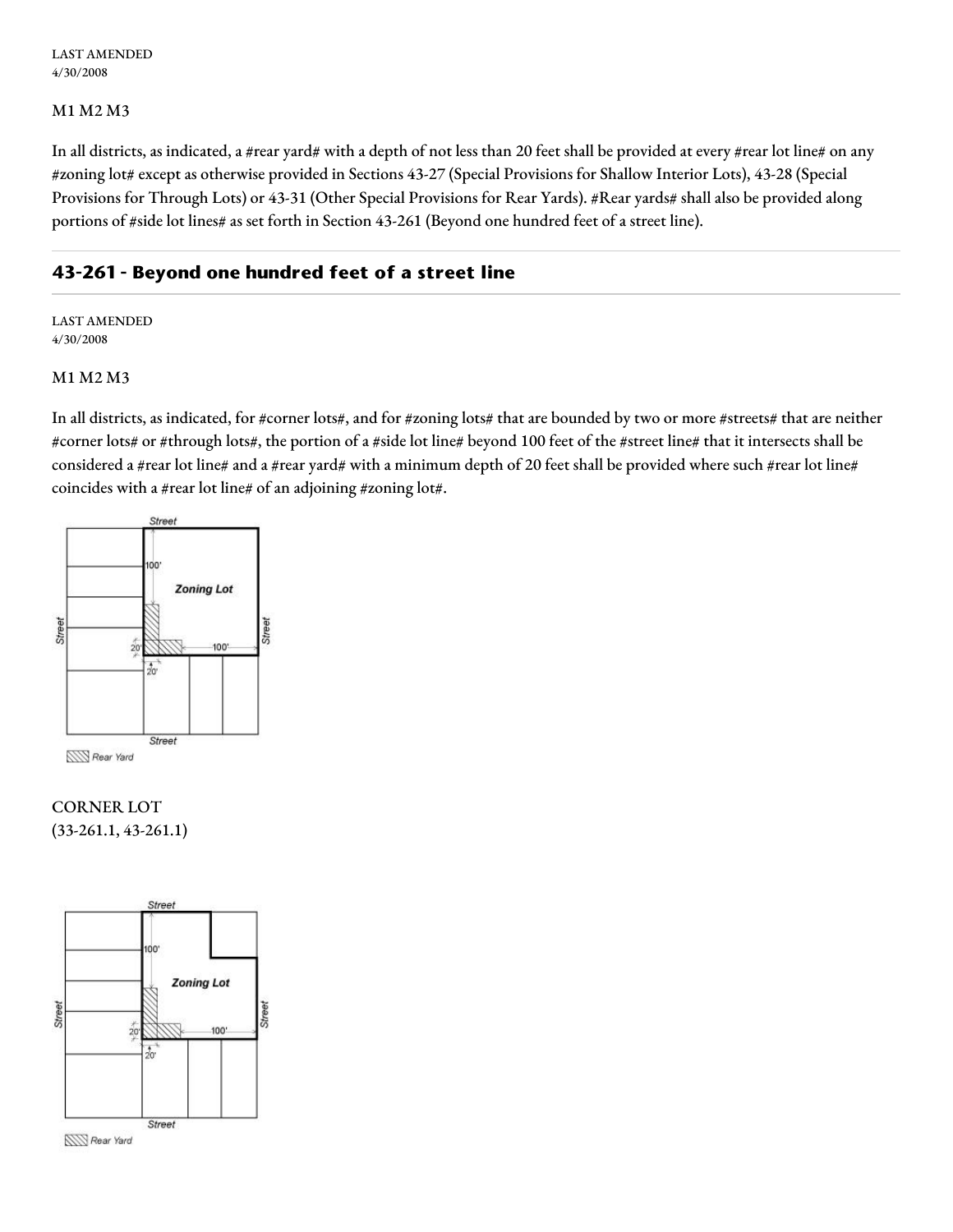# **43-27 - Special Provisions for Shallow Interior Lots**

LAST AMENDED 2/2/2011

#### M1 M2 M3

In all districts, as indicated, if an #interior lot#:

- (a) was owned separately and individually from all other adjoining tracts of land, both on December 15, 1961, and on the date of application for a building permit; and
- (b) is less than 70 feet deep;

the depth of a required #rear yard# for such #interior lot# may be reduced by one foot for each two feet by which the maximum depth of a #zoning lot# is less than 70 feet. No #rear yard# is required on any #interior lot# with a maximum depth of less than 50 feet.

# **43-28 - Special Provisions for Through Lots**

LAST AMENDED 2/2/2011

#### M1 M2 M3

In all districts, as indicated, no #rear yard# regulations shall apply on any #through lot# which extends less than 110 feet in maximum #lot depth# from #street# to #street#. However, on any #through lot# 110 feet or more in maximum depth from #street# to #street#, one of the following #rear yard equivalents# shall be provided, except that in the case of a #zoning lot# occupying an entire #block#, no #rear yard# or #rear yard equivalent# shall be required:

- (a) an open area with a minimum #lot depth# of 40 feet midway (or within five feet of being midway) between the two #street lines# upon which such #through lot# fronts;
- (b) two open areas, each adjoining and extending along the full length of the #street line#, and each with a minimum depth of 20 feet measured from such #street line#; or
- (c) an open area adjoining and extending along the full length of each #side lot line#, with a minimum width of 20 feet measured from each such #side lot line#.

Any such #rear yard equivalent# shall be unobstructed from its lowest level to the sky, except as provided in Section 43-23 (Permitted Obstructions in Required Yards or Rear Yard Equivalents).

# **43-29 - Special Provisions Applying Along Railroad Rights-of-way**

LAST AMENDED 12/15/1961

M1 M2 M3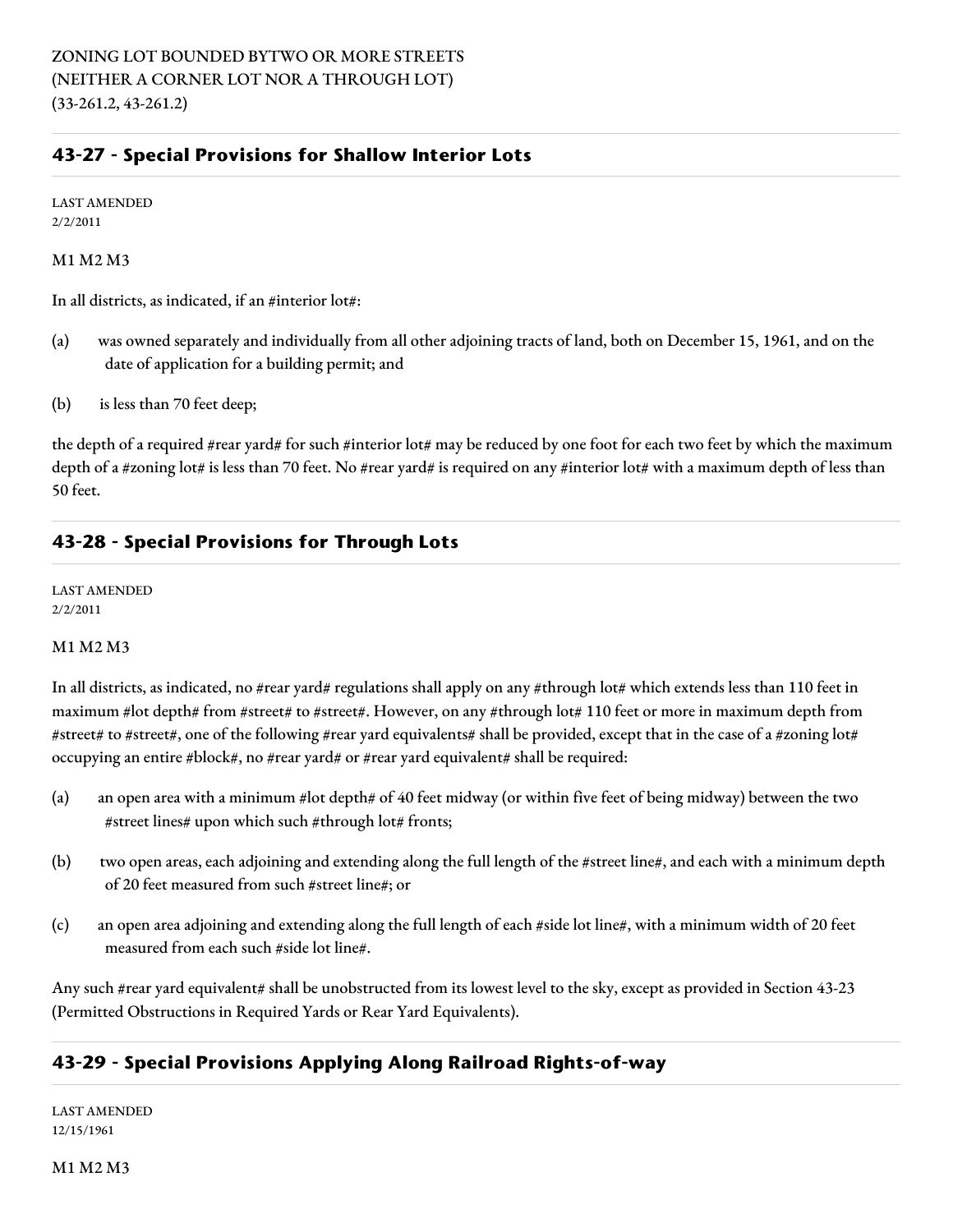In all districts, as indicated, along such portion of a #rear lot line# which coincides with a boundary of a railroad right-of-way, no #rear yard# shall be required.

# **43-30 - SPECIAL PROVISIONS APPLYING ALONG DISTRICT BOUNDARIES**

LAST AMENDED 12/15/1961

M1 M2 M3

In all districts, as indicated, open areas shall be provided in accordance with the provisions of this Section along the boundaries of #Residence Districts#, except where such district boundaries are also the boundaries of railroad rights-of-way or cemeteries.

# **43-301 - Required yards along district boundary coincident with side lot line of zoning lot in an R1, R2, R3, R4 or R5 District**

LAST AMENDED 12/15/1961

M1 M2 M3

In all districts, as indicated, along such portion of the boundary of a #Manufacturing District# which coincides with a #side lot line# of a #zoning lot# in an R1, R2, R3, R4 or R5 District, an open area not higher than #curb level# and at least 15 feet wide shall be provided within the #Manufacturing District#. Such an open area shall not be used for #accessory# off-street parking, #accessory# off-street loading, or for storage or processing of any kind.

# **43-302 - Required yards along district boundary coincident with rear lot lines of two adjoining zoning lots**

LAST AMENDED 12/15/1961

#### M1 M2 M3

In all districts, as indicated, along such portion of the #rear lot line# of a #zoning lot# in a #Manufacturing District# which coincides with a #rear lot line# of a #zoning lot# in an adjoining #Residence District#, an open area not higher than #curb level# and at least 30 feet in depth shall be provided within the #Manufacturing District#. Such an open area shall not be used for storage or processing of any kind.

# **43-303 - Required yards along district boundary coincident with side lot line of zoning lot in a Manufacturing District**

LAST AMENDED 12/15/1961

#### M1 M2 M3

In all districts, as indicated, along such portion of a #side lot line# of a #zoning lot# in a #Manufacturing District# which coincides with a #rear lot line# of a #zoning lot# in an adjoining #Residence District#, an open area not higher than #curb level# and at least 15 feet wide shall be provided within the #Manufacturing District#. Such open area shall not be used for #accessory# off-street loading or for storage or processing of any kind.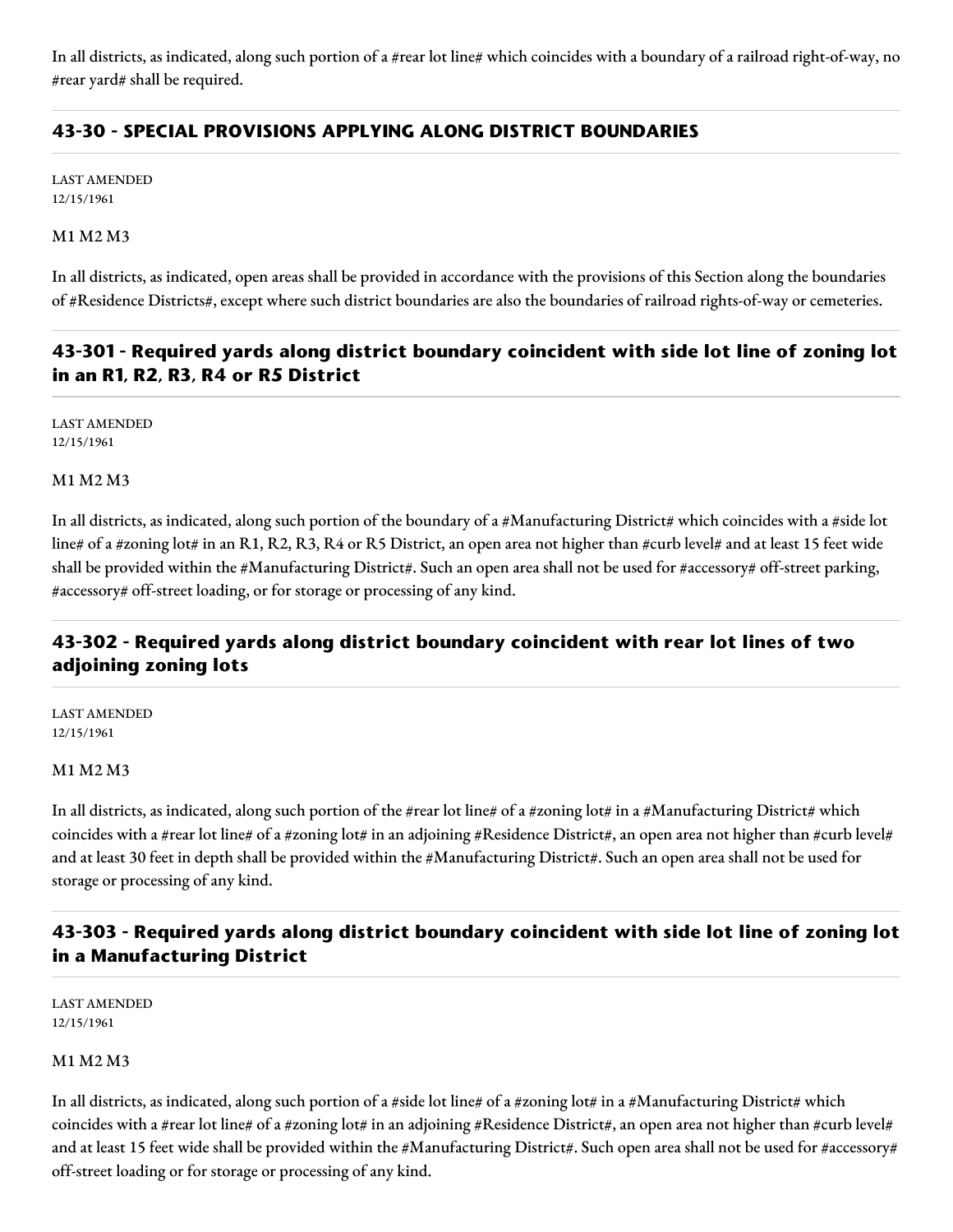### **43-304 - Required front yards along district boundary located in a street**

LAST AMENDED 10/25/1967

#### M1-1 M1-2 M1-3 M1-4 M2 M3

In the districts indicated, if the boundary of an adjoining #Residence District# is located at the center line of a #street# less than 60 feet wide, a #front yard# not higher than #curb level# and at least 20 feet in depth shall be provided along any #front lot line# forming the boundary between a #zoning lot# located within the #Manufacturing District# and that portion of the #street# in which the district boundary is located.

# **43-31 - Other Special Provisions for Rear Yards**

LAST AMENDED 12/15/1961

M1 M2 M3

In all districts, as indicated, the #rear yard# requirements set forth in Section 43-26 (Minimum Required Rear Yards) shall be modified as set forth in this Section.

#### **43-311 - Within 100 feet of corners**

LAST AMENDED 12/15/1961

#### M1 M2 M3

In all districts, as indicated, no #rear yard# shall be required within 100 feet of the point of intersection of two #street lines# intersecting at an angle of 135 degrees or less.

### **43-312 - Along short dimension of block**

LAST AMENDED 5/20/1965

#### M1 M2 M3

In all districts, as indicated, whenever a #front lot line# of a #zoning lot# coincides with all or part of a #street line# measuring less than 230 feet in length between two intersecting #streets#, no #rear yard# shall be required within 100 feet of such #front lot line#.

#### **43-313 - For zoning lots with multiple rear lot lines**

LAST AMENDED 4/30/2008

#### M1 M2 M3

In all districts, as indicated, for #zoning lots# with multiple #rear lot lines#, if a #rear yard# extends from a #rear lot line# away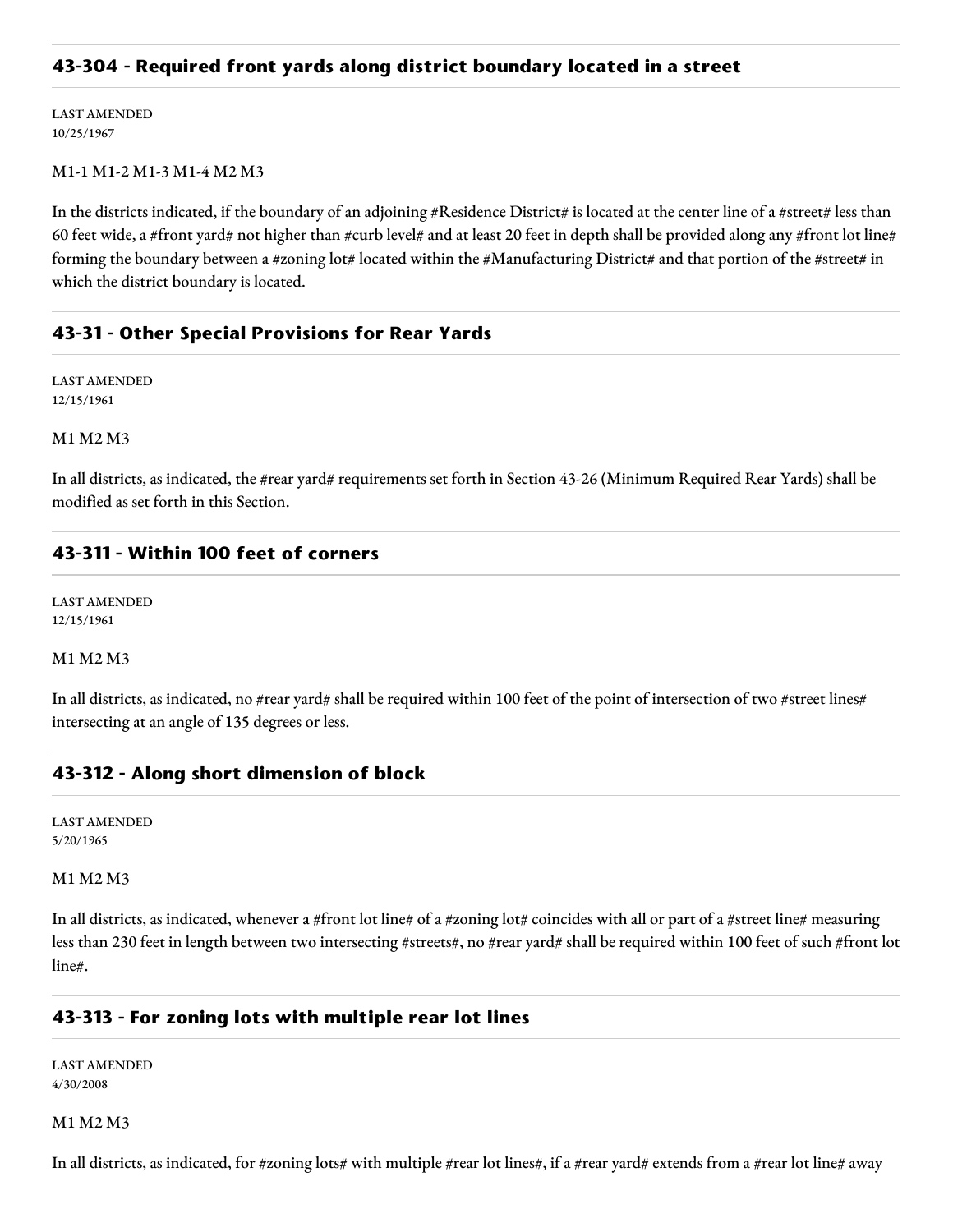from the #street line# which is used to determine such #rear lot line#, the following rules shall apply:

(a) A #rear yard# with a minimum depth of 20 feet shall be provided where such #rear lot line# coincides with a #rear lot line# of an adjoining #zoning lot#.



(33-303a, 43-313a)

- (b) No #rear yard# shall be required where such #rear lot line# coincides with a #side lot line# of an adjoining #zoning lot#.
- (c) For portions of #through lots# that have multiple #rear lot lines# and such portions are not subject to #interior lot# regulations, the #street line# bounding the #zoning lot# closest to such #rear lot line# shall be used to determine compliance with this Section.



XXX Rear Yard extending away from Street A Rear Yard extending away from Street B

(33-303c, 43-313c)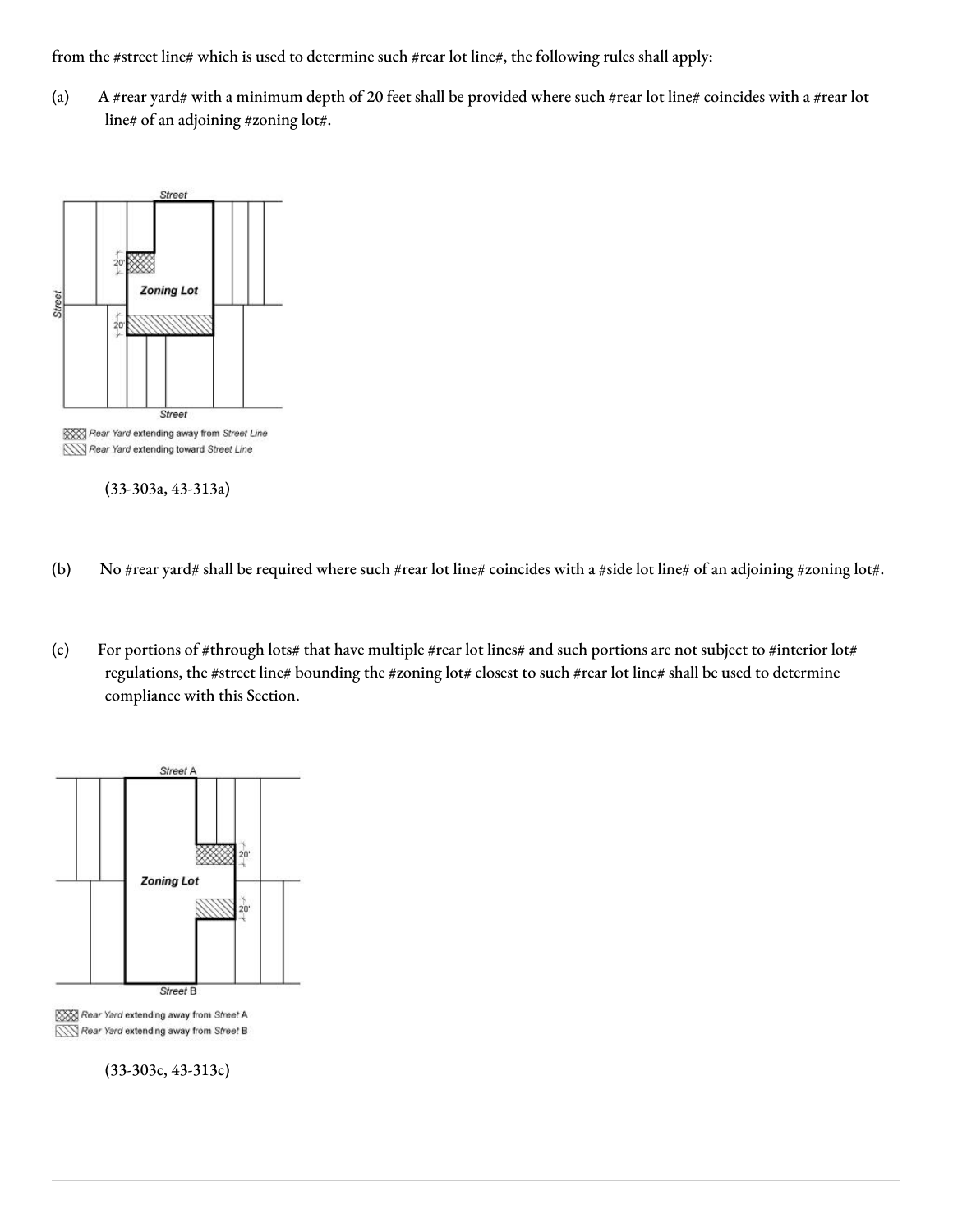# **43-32 - Special Provisions for Zoning Lots Divided by District Boundaries**

LAST AMENDED 12/15/1961

#### M1 M2 M3

In all districts, as indicated, whenever a #zoning lot# is divided by a boundary between districts with different #yard# regulations, the provisions set forth in Article VII, Chapter 7, shall apply.

### **43-33 - Modifications of Rear Yard Regulations**

LAST AMENDED 4/30/2008

M1 M2 M3

In all districts, as indicated, the regulations set forth in Section 43-313 (For zoning lots with multiple rear lot lines) may be modified in accordance with the provisions of Section 73-69 (Rear Yard Modifications).

### **43-40 - HEIGHT AND SETBACK REGULATIONS**

LAST AMENDED 12/15/1961

### **43-41 - Definitions**

LAST AMENDED 11/19/1987

Words in italics are defined in Section 12-10 (DEFINITIONS) or, if applicable exclusively to this Section, in this Section.

#### **43-42 - Permitted Obstructions**

LAST AMENDED 4/30/2012

In all #Manufacturing Districts#, the following obstructions shall be permitted to penetrate a maximum height limit or a #sky exposure plane# set forth in Sections 43-43 (Maximum Height of Front Wall and Required Front Setbacks), 43-44 (Alternate Front Setbacks) or 43-49 (Limited Height Districts).

- (a) Awnings and other sun control devices, provided that when located at a level higher than the first #story#, excluding a #basement#, all such awnings and other sun control devices:
	- (1) shall be limited to a maximum projection from a #building# wall of 2 feet, 6 inches, except when located on the first #story# above a setback;
	- (2) shall have solid surfaces that, in aggregate, cover an area no more than 30 percent of the area of the #building# wall (as viewed in elevation) from which they project; and
	- (3) may rise above the permitted #building# height, up to the height of a parapet wall or guardrail permitted in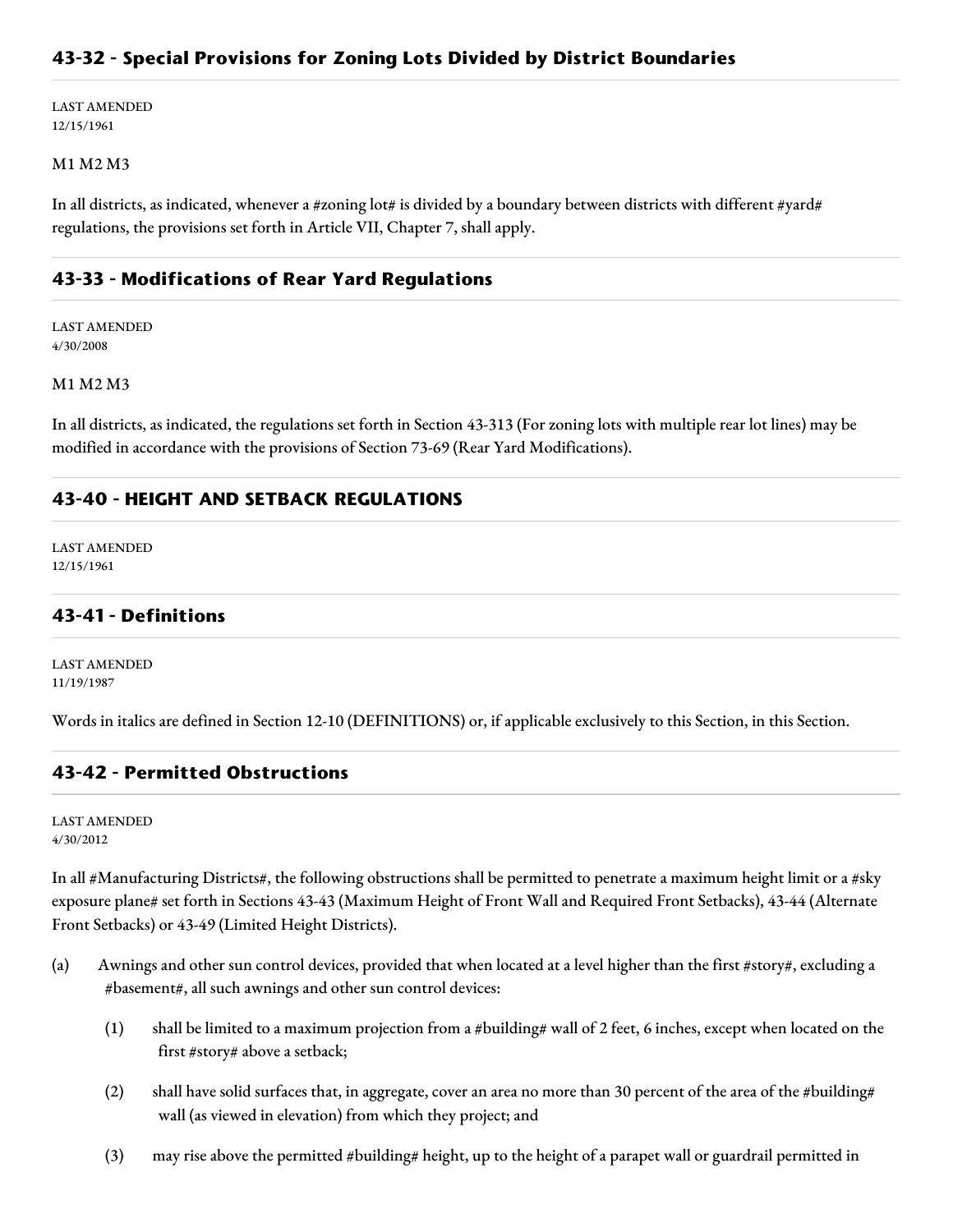accordance with this Section.

When located on the first #story# above a setback, awnings and other sun control devices shall be limited to a projection of 50 percent of the depth of the required setback, and shall be limited, in total, to 50 percent of the width of the #building# wall from which they project;

- (b) #Building# columns, having an aggregate width equal to not more than 20 percent of the #aggregate width of street walls# of a #building#, to a depth not exceeding 12 inches, in an #initial setback distance#, optional front open area, or any other required setback distance or open area set forth in Sections 43-43, 43-44 or 43-45 (Tower Regulations);
- (c) Chimneys or flues, with a total width not exceeding 10 percent of the #aggregate width of street walls# of a #building# at any given level;
- (d) Decks, and other surfaces for recreational activities, not more than 3 feet, 6 inches in height, as measured from the maximum height limit, or the finished level of the roof as it existed on April 30, 2012, whichever is higher;
- (e) Elevator or stair bulkheads (including shafts; and vestibules not larger than 60 square feet in area providing access to a roof), roof water tanks and #accessory# mechanical equipment (including enclosures), other than solar or wind energy systems, provided that:
	- (1) such obstructions shall be located not less than 10 feet from the #street wall# of a #building#, except that such obstructions need not be set back more than 25 feet from a #narrow# #street line# or more than 20 feet from a #wide# #street line#. However, such restrictions on location shall not apply to elevator or stair bulkheads (including shafts or vestibules), provided the #aggregate width of street walls# of such bulkheads within 10 feet of a #street wall#, facing each #street# frontage, times their average height, in feet, does not exceed an area equal to four times the width, in feet, of the #street wall# of the #building# facing such frontage;
	- (2) all mechanical equipment shall be screened on all sides;
	- (3) such obstructions and screening are contained within a volume that complies with one of the following:
		- (i) the product, in square feet, of the #aggregate width of street walls# of such obstructions facing each #street# frontage, times their average height, shall not exceed an area equal to eight times the width, in feet, of the #street wall# of the #building# facing such frontage; or
		- (ii) the #lot coverage# of all such obstructions does not exceed 20 percent of the #lot coverage# of the #building#, and where the maximum permitted height of a #building# is less than 120 feet, such obstructions are limited to a maximum height of 25 feet, and where the maximum permitted height of a #building# is 120 feet or greater, such obstructions are limited to a maximum height of 40 feet.

For the purposes of this paragraph, (e), #abutting# #buildings# on a single #zoning lot# may be considered to be a single #building#;

- (f) Exterior wall thickness, up to eight inches, where such wall thickness is added to the exterior face of a #building# wall existing on April 30, 2012, provided the added wall thickness has a thermal resistance (R-value) of at least 1.5 per inch. Where #buildings# that have added exterior wall thickness pursuant to this Section are #enlarged#, such #enlarged# portion may similarly penetrate a maximum height limit in order to align with the exterior walls of the existing #building#, provided such #enlargement# contains less #floor area# than the existing #building#, and there is no penetration of #floor area# above a maximum height limit;
- (g) Flagpoles or aerials;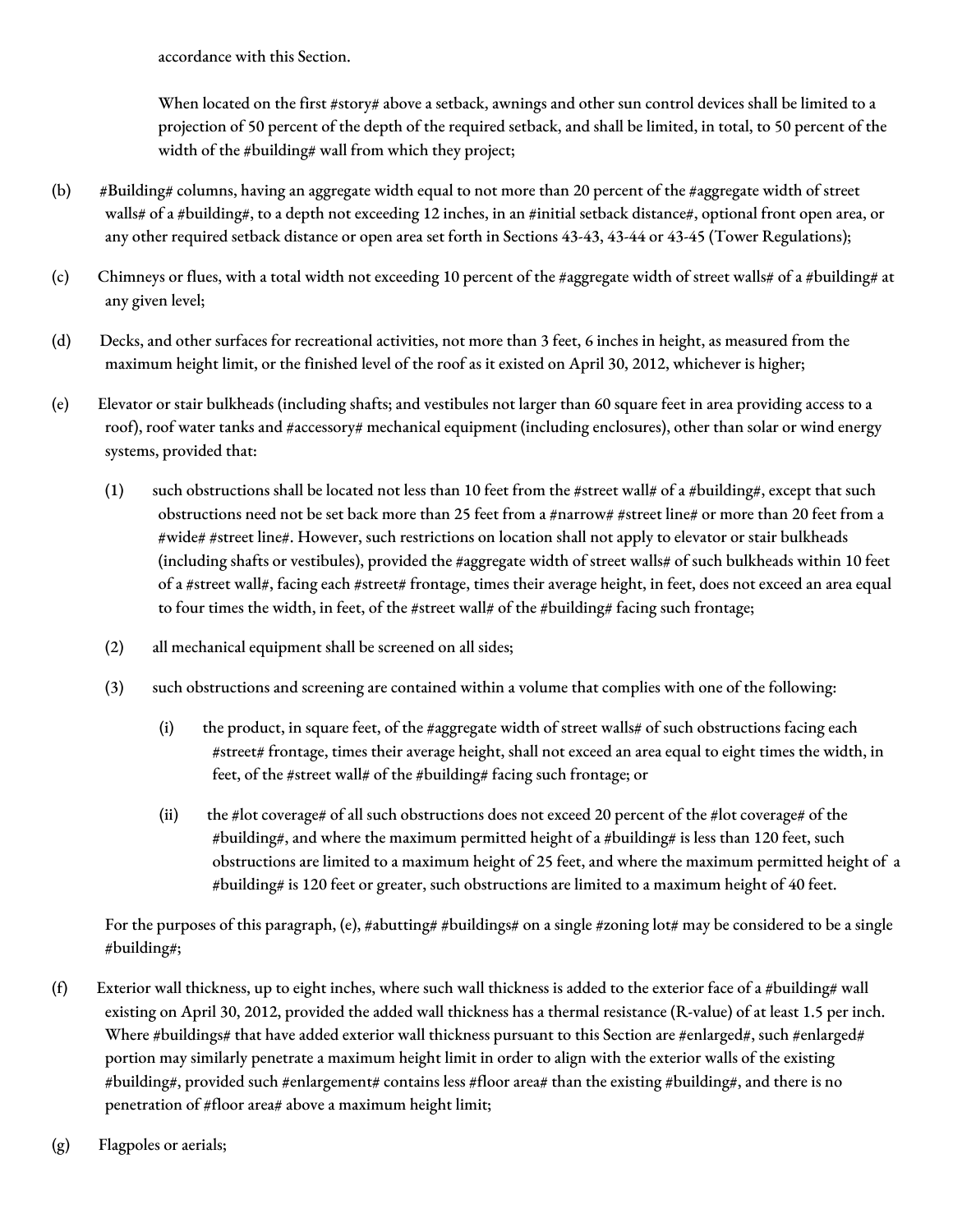- (h) House of worship towers, ornamental, having no #floor area# in portion of tower penetrating such height limit or #sky exposure plane#;
- (i) Parapet walls, not more than four feet in height, as measured from the maximum height limit, or the finished level of the roof as it existed on April 30, 2012, whichever is higher. A guardrail with a surface at least 70 percent open or with an opacity of not more than 30 percent (as viewed in elevation), shall be permitted above a parapet wall or within two feet of a parapet wall, provided such guardrail is not more than four feet above the accessible level of a roof. Such restriction on guardrail height shall not apply when located beyond two feet from a parapet wall;
- (j) Roof thickness, up to eight inches, to accommodate the addition of insulation, for #buildings# or portions of #buildings# constructed prior to April 30, 2012. For a #building# that has added roof thickness pursuant to this paragraph, (j), an #enlargement# may align with the finished roof surface of such #building#, provided the #enlarged# portion does not exceed the maximum height limit by more than eight inches;
- (k) Rooftop greenhouses, permitted pursuant to Section 75-01 (Certification for Rooftop Greenhouses);
- (l) Skylights, clerestories or other daylighting devices, not more than four feet in height, as measured from the maximum height limit, or the finished level of the roof as it existed on April 30, 2012, whichever is higher. Such devices shall be limited to a #lot coverage# not greater than 10 percent of the #lot coverage# of the roof and be located at least eight feet from the #street wall# edge. However, such devices shall not be permitted obstructions above a roof with a slope greater than 20 degrees;
- (m) Solar energy systems:
	- (1) on the roof of a #building#, up to four feet in height, as measured from the maximum height limit, or the finished level of the roof, whichever is higher;
	- (2) on the roof of a #building#, greater than four feet in height, as measured from the maximum height limit, or the finished level of the roof, whichever is higher, provided that all such portions above four feet are set back at least six feet from a #street wall#, limited to a #lot coverage# not greater than 25 percent of the #lot coverage# of the roof and do not exceed:
		- (i) a height of 15 feet;
		- (ii) a height of six feet when located on a bulkhead or other obstruction, pursuant to paragraph (e) of this Section;
	- (3) on walls existing on April 30, 2012, projecting no more than 10 inches and occupying no more than 20 percent of the surface area of the #building# wall (as viewed in elevation) from which it projects.

However, any installation on a roof with a slope greater than 20 degrees shall be limited to 18 inches in height, as measured perpendicular to the roof surface;

- (n) Spires or belfries;
- (o) Vegetated roofs, not more than 3 feet, 6 inches in height, excluding vegetation, as measured from the maximum height limit, or the finished level of the roof as it existed on April 30, 2012, whichever is higher. On roofs with slopes greater than 20 degrees, vegetated roofs shall be limited to a height of 12 inches measured perpendicular to such roof surface;
- (p) Weirs, check dams and other equipment for stormwater management, not more than 3 feet, 6 inches in height, as measured from the maximum height limit, or the finished level of the roof as it existed on April 30, 2012, whichever is higher;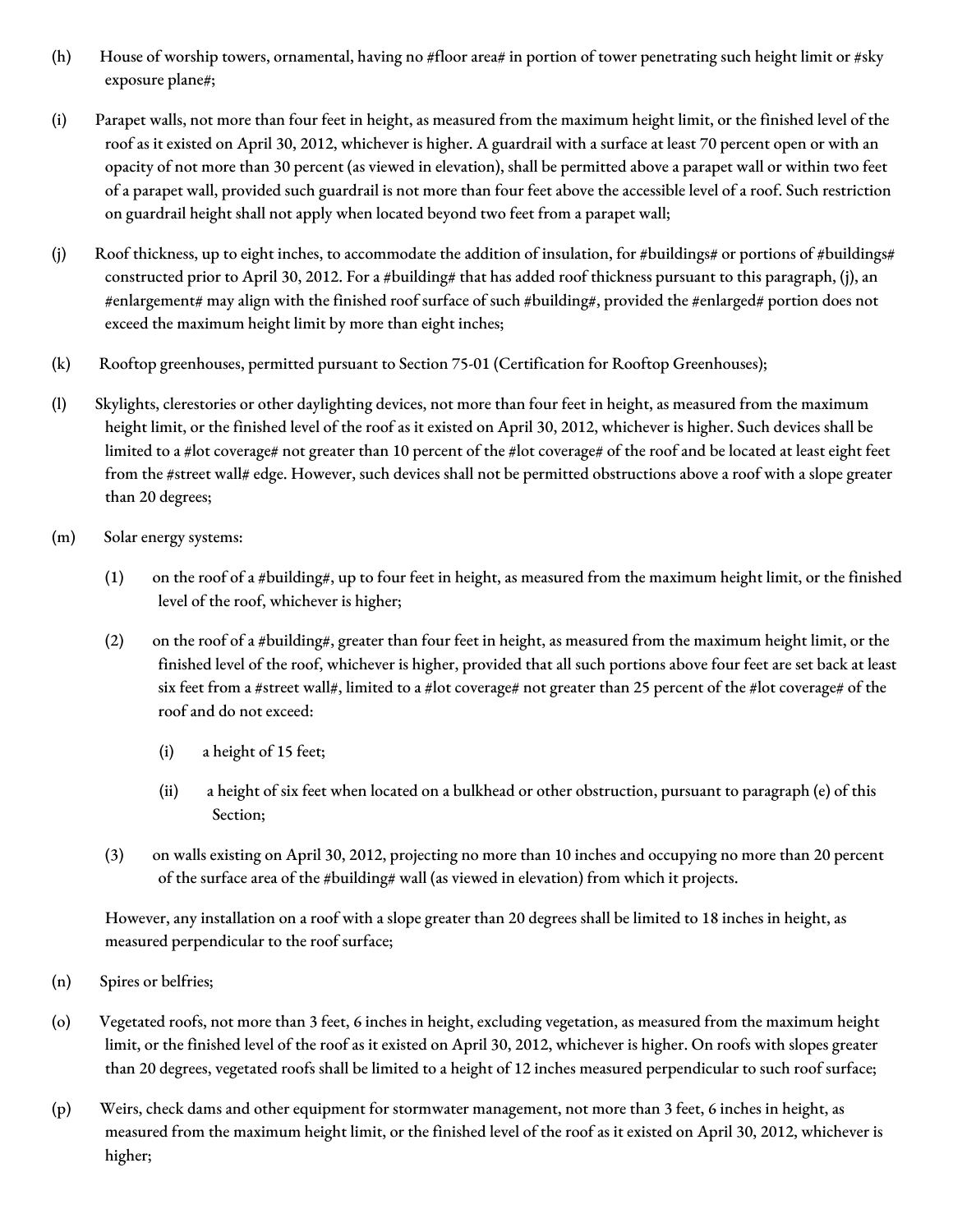- (q) Wind energy systems on portions of #buildings# with a height of 100 feet or greater, provided:
	- (1) the highest point of the wind turbine assembly does not exceed 55 feet;
	- (2) no portion of the wind turbine assembly is closer than 10 feet to any #lot line#; and
	- (3) in districts where #residences# or #joint living-work quarters for artists# are permitted as-of-right, by special permit or by authorization, or within 100 feet of such districts, the diameter of the swept area of the rotor does not exceed 15 feet;
- (r) Window washing equipment mounted on a roof;
- (s) Wire, chain link or other transparent fences.

# **43-43 - Maximum Height of Front Wall and Required Front Setbacks**

LAST AMENDED 9/21/2011

### M1 M2 M3

In all districts, as indicated, if the front wall or any other portion of a #building or other structure# is located at the #street line# or within the #initial setback distance# as set forth in the table in this Section, the height of such front wall or other portion of a #building or other structure#, except as otherwise set forth in this Section, shall not exceed the maximum height above #curb level# set forth in the table. Above such maximum height and beyond the #initial setback distance#, the #building or other structure# shall not penetrate the #sky exposure plane# set forth in the table.

The regulations of this Section shall apply, except as otherwise provided in Sections 43-42 (Permitted Obstructions), 43-44 (Alternate Front Setbacks) or 43-45 (Tower Regulations). In M1-1 Districts, for #community facility buildings#, the maximum height of a front wall shall be 35 feet or three #stories#, whichever is less, and the height above the #street line# shall be 35 feet, and in M1-4 Districts, for #community facility buildings#, the maximum height of a front wall shall be 60 feet or six #stories#, whichever is less.

For #zoning lots# in M1-6 Districts that are both within 100 feet of the western #street line# of Seventh Avenue and between West 28th and West 30th Streets in the Borough of Manhattan, the following #street wall# regulations shall apply to #street# frontages not occupied by a #public plaza#. The #street wall# of a #building# shall be located on the #street line# and extend along the entire #street# frontage of the #zoning lot# up to a minimum height of 125 feet or the height of the #building#, whichever is less, and a maximum height of 150 feet. Above a height of 150 feet, no portion of a #building# may penetrate a #sky exposure plane# except for towers, pursuant to Section 43-45. The #sky exposure plane# shall begin at a height of 150 feet above the #street line# and rise over the #zoning lot# at a slope of 5.6 feet of vertical distance for each foot of horizontal distance on a #wide street#, and at a slope of 2.7 feet of vertical distance for each foot of horizontal distance on a #narrow street#. The provisions of Section 43-44 shall not apply. On the ground floor, recesses shall be permitted where required to provide access to the #building#, provided such recesses do not exceed three feet in depth as measured from the #street line#. Above the level of the second #story#, up to 30 percent of the #aggregate width of street walls# may be recessed beyond the #street line#. However, no recesses shall be permitted within 20 feet of an adjacent #building# and within 30 feet of the intersection of two #street lines#.

### MAXIMUM HEIGHT OF FRONT WALL AND REQUIRED FRONT SETBACKS

#Initial Setback Distance#

Maximum Height of a #Sky Exposure Plane#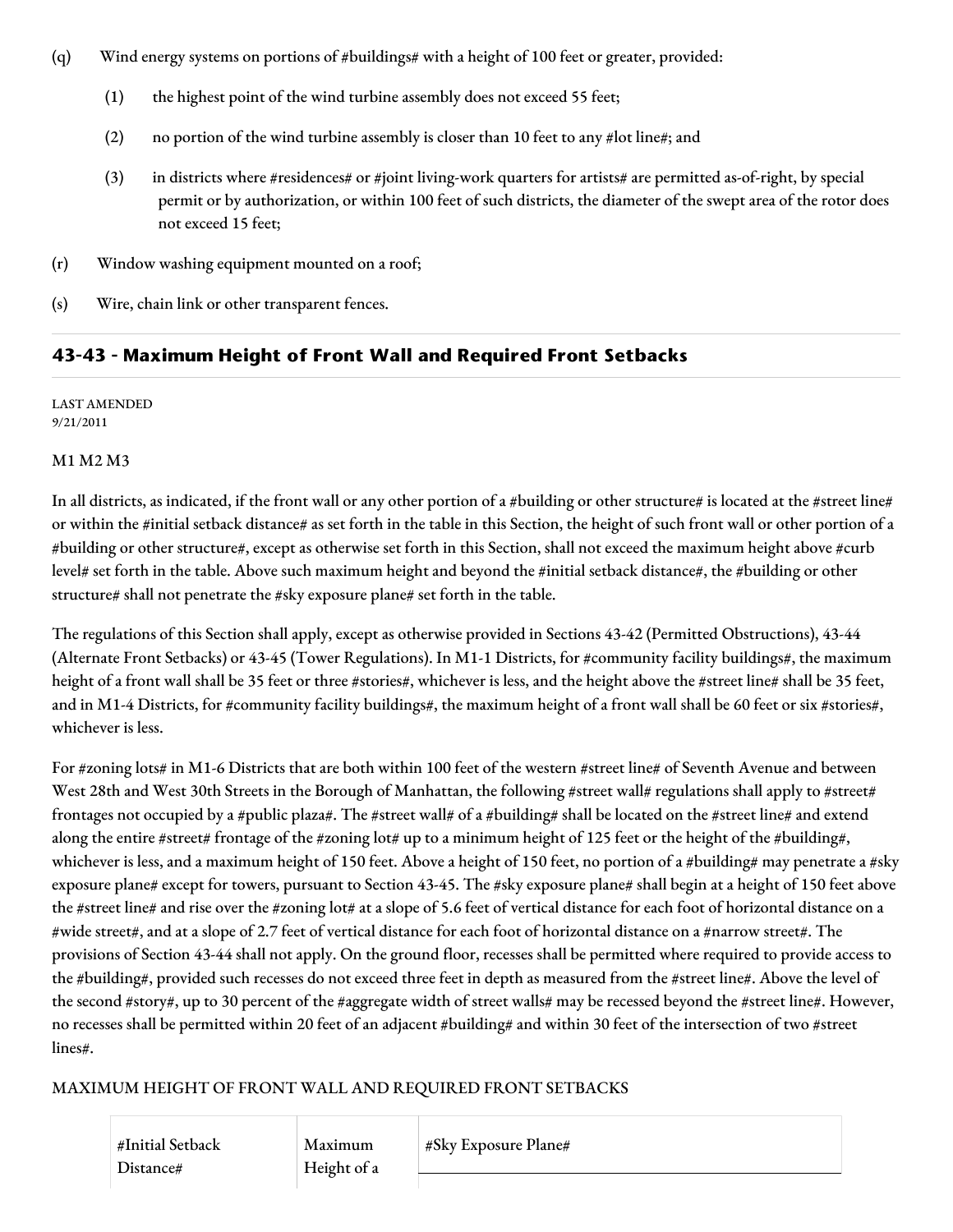| (in feet)                |                     | Front Wall, or<br>other Portion<br>of a            | Height<br>above<br>#Street<br>Line#<br>(in feet) | Slope over #Zoning Lot# (expressed as a ratio of<br>vertical distance to horizontal distance) |                        |                      |                        |
|--------------------------|---------------------|----------------------------------------------------|--------------------------------------------------|-----------------------------------------------------------------------------------------------|------------------------|----------------------|------------------------|
|                          |                     | #Building or<br>other<br>structure#                |                                                  | On #Narrow Street#                                                                            |                        | On #Wide street#     |                        |
| On<br>#Narrow<br>Street# | On #Wide<br>Street# | within the<br>#Initial Setback<br>Distance#        |                                                  | Vertical<br>Distance                                                                          | Horizontal<br>Distance | Vertical<br>Distance | Horizontal<br>Distance |
| Within M1-1 Districts    |                     |                                                    |                                                  |                                                                                               |                        |                      |                        |
| 20                       | 15                  | 30 feet or 2<br>#stories#,<br>whichever is<br>less | 30                                               | $1$ to                                                                                        | $\mathbf{1}$           | $1$ to               | 1                      |
|                          |                     | Within M1-2, M1-4, M2-1, M2-3 or M3 Districts      |                                                  |                                                                                               |                        |                      |                        |
| 20                       | 15                  | 60 feet or 4<br>#stories#,<br>whichever is<br>less | 60                                               | $2.7$ to                                                                                      | $\mathbf{1}$           | $5.6 \text{ to}$     | $\mathbf{1}$           |
|                          |                     | Within M1-3, M1-5, M1-6, M2-2 or M2-4 Districts    |                                                  |                                                                                               |                        |                      |                        |
| 20                       | 15                  | 85 feet or 6<br>#stories#,<br>whichever is<br>less | 85                                               | $2.7$ to                                                                                      | $\mathbf{1}$           | $5.6 \text{ to}$     | $\mathbf{1}$           |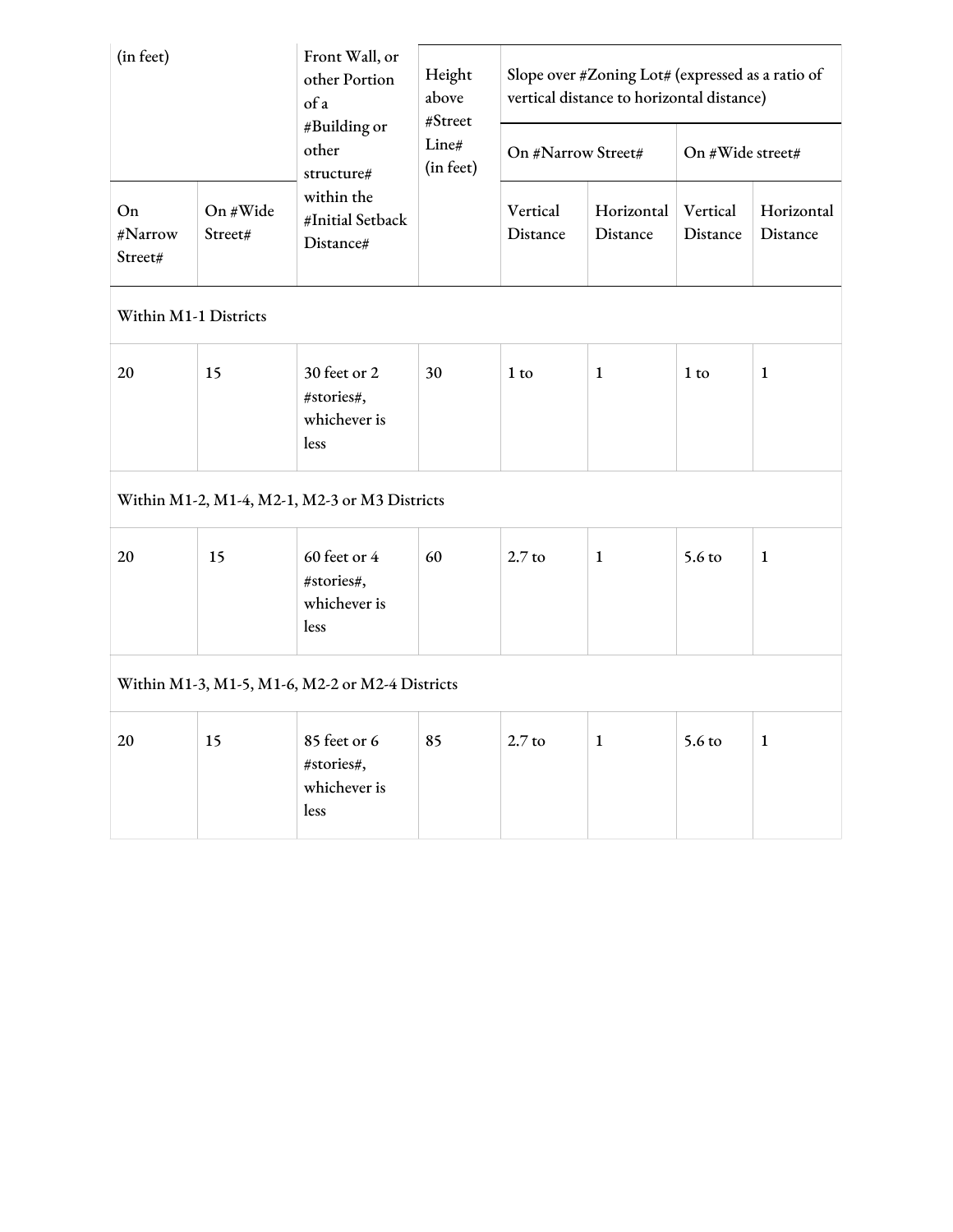

SKY EXPOSURE PLANE (23 - 641, 24 - 522, 33 - 432, 43 - 43)

# **43-44 - Alternate Front Setbacks**

LAST AMENDED 10/17/2007

#### M1 M2 M3

In all districts, as indicated, if an open area is provided along the full length of the #front lot line# with the minimum depth set forth in the following table, the provisions of Section 43-43 (Maximum Height of Front Wall and Required Front Setbacks) shall not apply. The minimum depth of such open area shall be measured perpendicular to the #front lot line#. However, in such instances, except as otherwise provided in this Section or in Sections 43-42 (Permitted Obstructions) or 43-45 (Tower Regulations), no #building or other structure# shall penetrate the alternate #sky exposure plane# set forth in the table in this Section. The #sky exposure plane# shall be measured from a point above the #street line#.

In an M1-6 District, if the open area provided under the terms of this Section is a #public plaza#, such open area may be counted toward the bonus provided for a #public plaza#, pursuant to Section 43-13 (Floor Area Bonus for Public Plazas).

In M1-1 Districts, for #community facility buildings# the height above the #street line# shall be 35 feet.

### ALTERNATE REQUIRED FRONT SETBACKS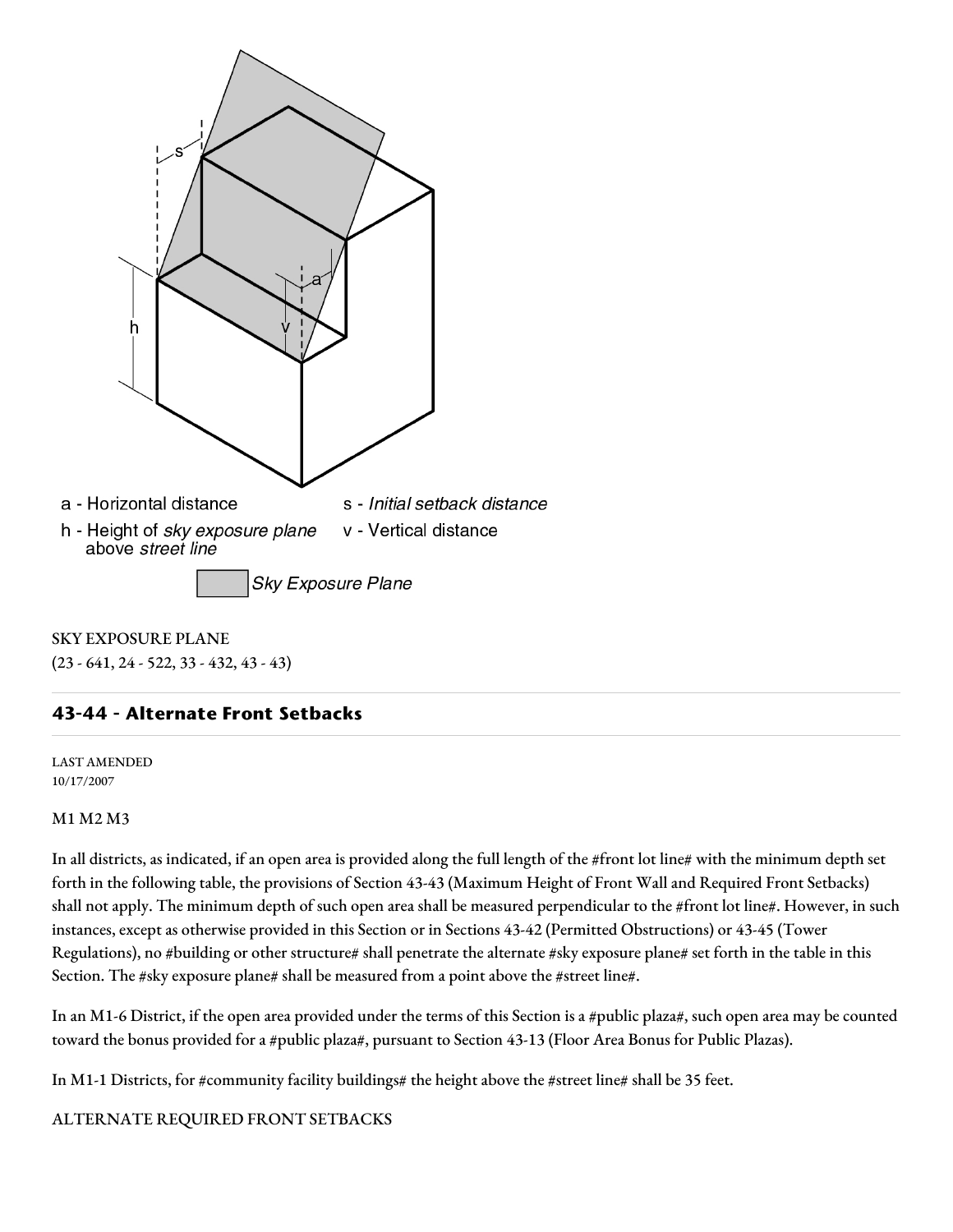|                                                   |                     | Alternate #Sky Exposure Plane#                   |                                                                                               |                        |                      |                        |
|---------------------------------------------------|---------------------|--------------------------------------------------|-----------------------------------------------------------------------------------------------|------------------------|----------------------|------------------------|
|                                                   |                     |                                                  | Slope over #Zoning Lot# (expressed as a ratio of<br>vertical distance to horizontal distance) |                        |                      |                        |
| Depth of Optional Front<br>Open Area<br>(in feet) |                     |                                                  | On #Narrow Street#                                                                            |                        | On #Wide Street#     |                        |
| On #Narrow<br>Street#                             | On #Wide<br>Street# | Height<br>above<br>#Street<br>Line#<br>(in feet) | Vertical<br>Distance                                                                          | Horizontal<br>Distance | Vertical<br>Distance | Horizontal<br>Distance |
| Within M1-1 Districts                             |                     |                                                  |                                                                                               |                        |                      |                        |
| 15                                                | 10                  | 30                                               | $1.4 \text{ to}$                                                                              | $\mathbf{1}$           | $1.4 \text{ to}$     | $\mathbf{1}$           |
| Within M1-2, M1-4, M2-1, M2-3 or M3 Districts     |                     |                                                  |                                                                                               |                        |                      |                        |
| 15                                                | 10                  | 60                                               | $3.7$ to                                                                                      | $\mathbf{1}$           | 7.6 to               | $\mathbf{1}$           |
| Within M1-3, M1-5, M1-6, M2-2 or M2-4 Districts   |                     |                                                  |                                                                                               |                        |                      |                        |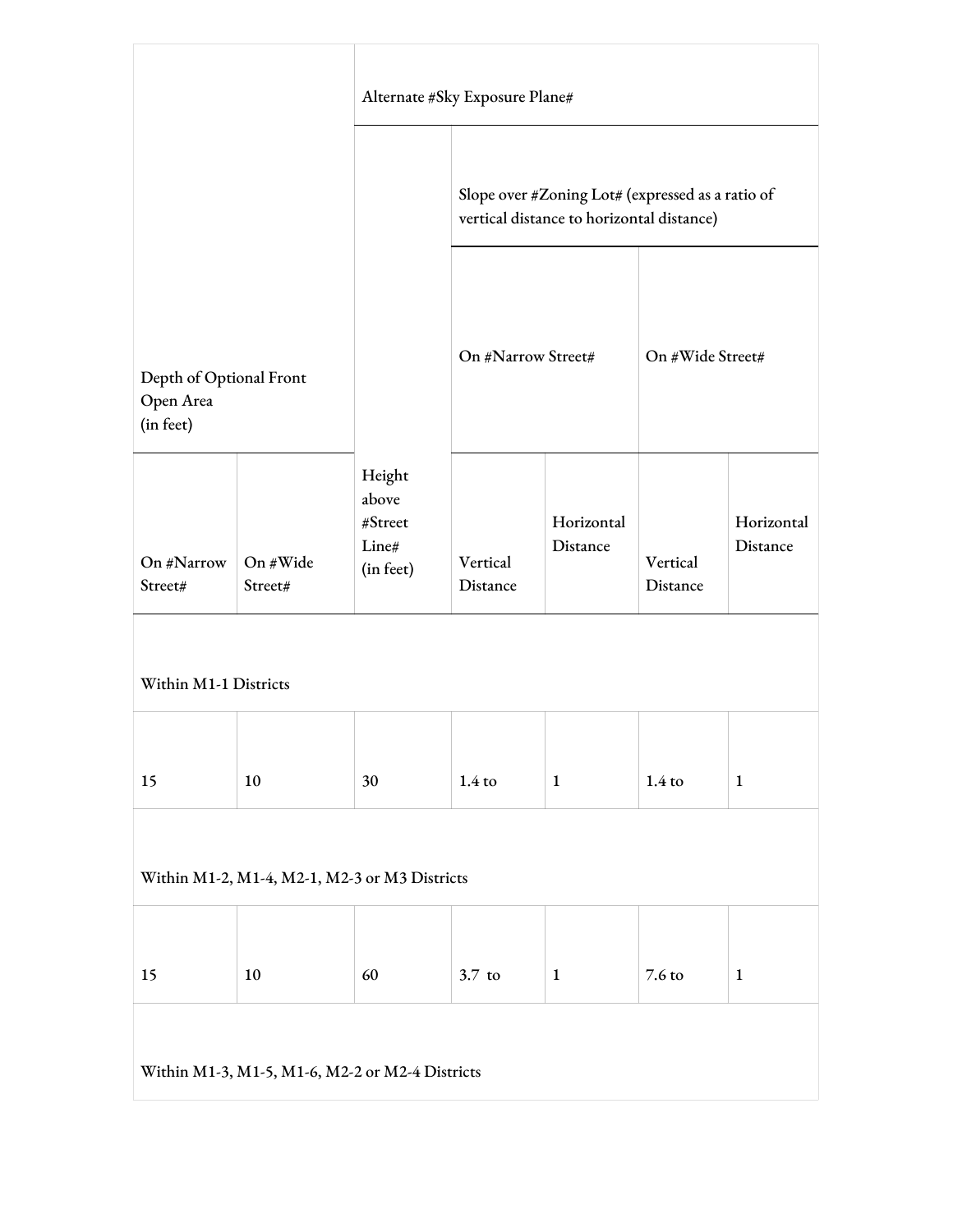| -15 | 10 | 85 | $3.7 \text{ to}$ | 7.6 to | $\overline{\phantom{a}}$ |
|-----|----|----|------------------|--------|--------------------------|
|     |    |    |                  |        |                          |



# ALTERNATE SKY EXPOSURE PLANE

 $(23 - 64, 24 - 53, 33 - 442, 43 - 44)$ 

# **43-45 - Tower Regulations**

LAST AMENDED 2/2/2011

#### M1-3 M1-4 M1-5 M1-6

In the districts indicated, any #building# or #buildings#, or portion thereof, which in the aggregate occupy not more than 40 percent of the #lot area# of a #zoning lot# or, for #zoning lots# of less than 20,000 square feet, the percent set forth in Section 43-451 (Towers on small lots), may penetrate an established #sky exposure plane#. (Such #building# or portion thereof is hereinafter referred to as a tower.) At any given level, such tower may occupy any portion of the #zoning lot# not located less than 15 feet from the #street line# of a #narrow street#, or less than 10 feet from the #street line# of a #wide street#, provided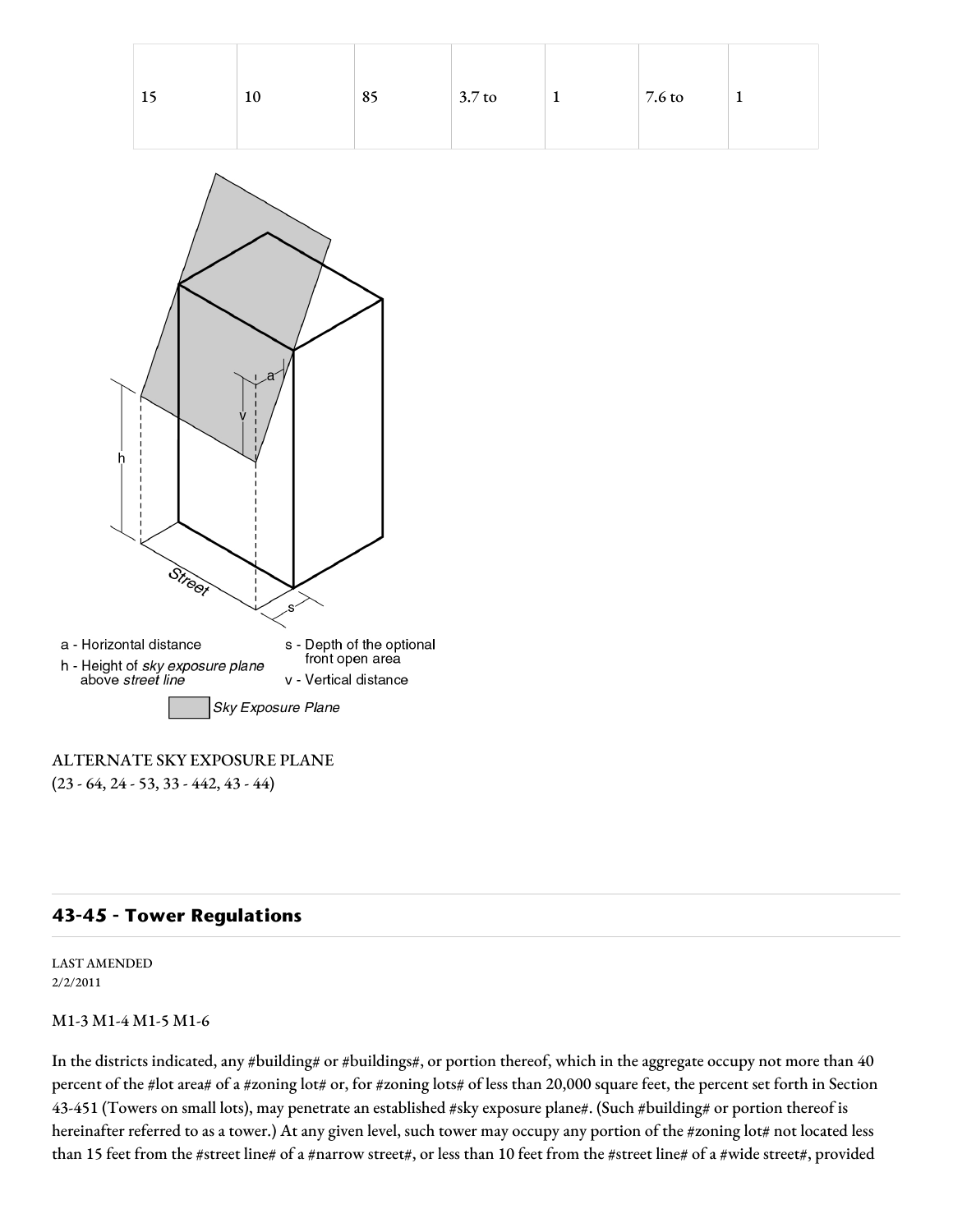that the aggregate area so occupied within 50 feet of a #narrow street# shall not exceed 1,875 square feet and the aggregate area so occupied within 40 feet of a #wide street# shall not exceed 1,600 square feet.

If all of the #buildings# on a #zoning lot# containing such tower do not occupy at any level more than the maximum percent of the #lot area# set forth in this Section or Section 43-451 for towers, the tower may occupy any portion of the #zoning lot# located 20 feet or more from the #street line# of a #narrow street# or 15 feet or more from the #street line# of a #wide street#, provided that the aggregate area so occupied within 50 feet of a #narrow street# shall not exceed 2,250 square feet and the aggregate area so occupied within 40 feet of a #wide street# shall not exceed 2,000 square feet.

# **43-451 - Towers on small lots**

LAST AMENDED 12/15/1961

#### M1-3 M1-4 M1-5 M1-6

In the districts indicated, a tower may occupy the percent of the #lot area# of a #zoning lot# set forth in the following table:

### LOT COVERAGE OF TOWERS ON SMALL ZONING LOTS

| Area of #Zoning Lot# | Maximum Percent of #Lot |
|----------------------|-------------------------|
| (in square feet)     | Coverage#               |
|                      |                         |
|                      |                         |
| 10,500 or less       | 50                      |
|                      |                         |
|                      |                         |
| 10,501 to 11,500     | 49                      |
|                      |                         |
|                      |                         |
| 11,501 to 12,500     | 48                      |
|                      |                         |
|                      |                         |
| 12,501 to 13,500     | 47                      |
|                      |                         |
|                      |                         |
| 13,501 to 14,500     | 46                      |
|                      |                         |
|                      |                         |
| 14,501 to 15,500     | 45                      |
|                      |                         |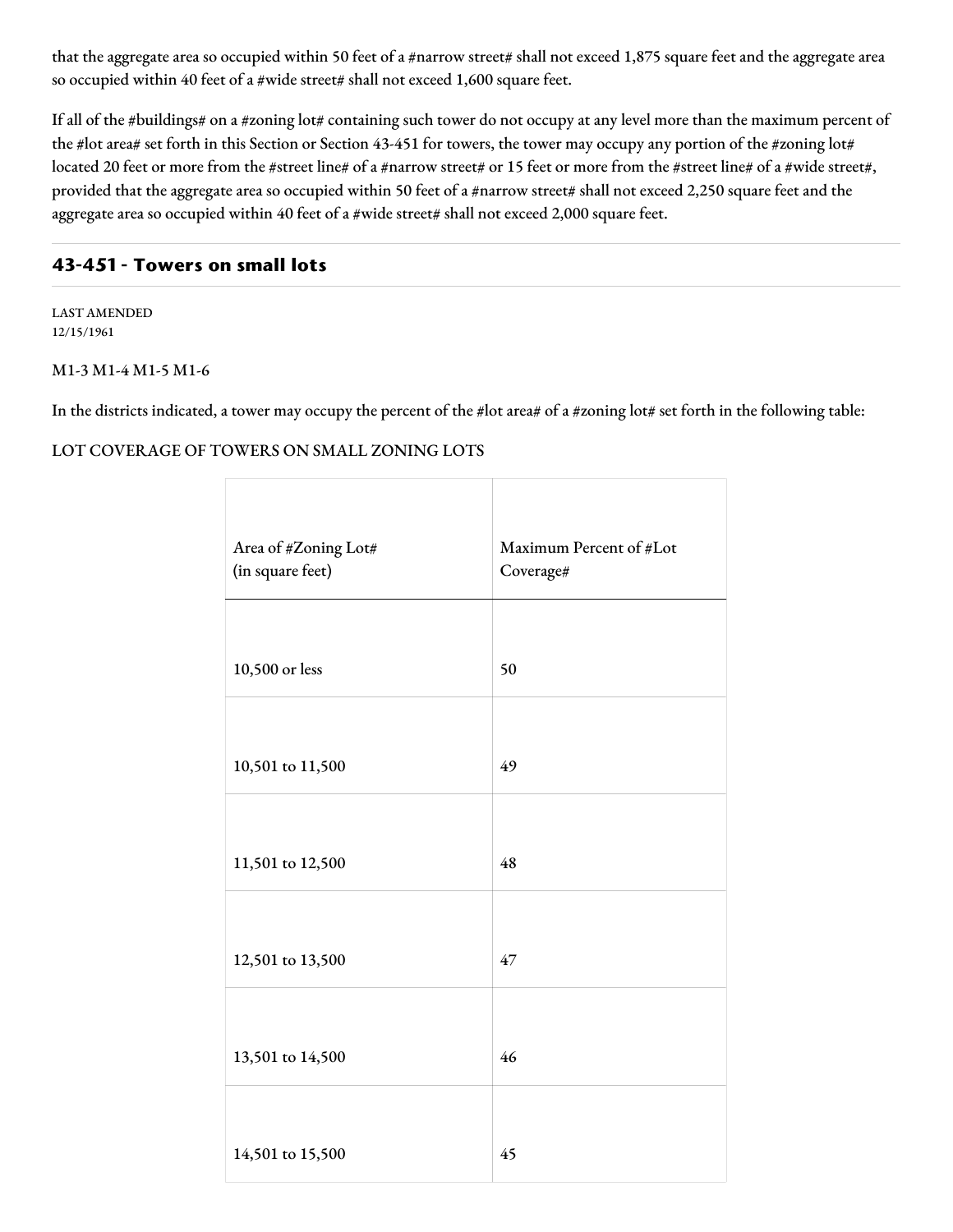| 15,501 to 16,500 | 44 |
|------------------|----|
|                  |    |
| 16,501 to 17,500 | 43 |
|                  |    |
| 17,501 to 18,500 | 42 |
|                  |    |
| 18,501 to 19,999 | 41 |

# **43-46 - Special Provisions for Zoning Lots Directly Adjoining Public Parks**

LAST AMENDED 12/15/1961

M1 M2 M3

In all districts, as indicated, a #public park# with an area of between one and 15 acres shall be considered a #wide street# for the purpose of applying the height and setback regulations as set forth in Section 43-43 (Maximum Height of Front Wall and Required Front Setbacks) to any #building or other structure# on a #zoning lot# adjoining such #public park#. However, the provisions of this Section shall not apply to a #public park# more than 75 percent of which is paved.

# **43-47 - Modification of Height and Setback Regulations**

LAST AMENDED 12/15/1961

#### M1

In the district indicated, for certain #community facility# #uses# in specified situations, the Board of Standards and Appeals may modify the regulations set forth in Sections 43-41 to 43-45, inclusive, relating to Height and Setback Regulations, in accordance with the provisions of Section 73-64 (Modifications for Community Facility Uses).

# **43-48 - Special Provisions for Zoning Lots Divided by District Boundaries**

LAST AMENDED 12/15/1961

#### M1 M2 M3

In all districts, as indicated, whenever a #zoning lot# is divided by a boundary between districts with different height and setback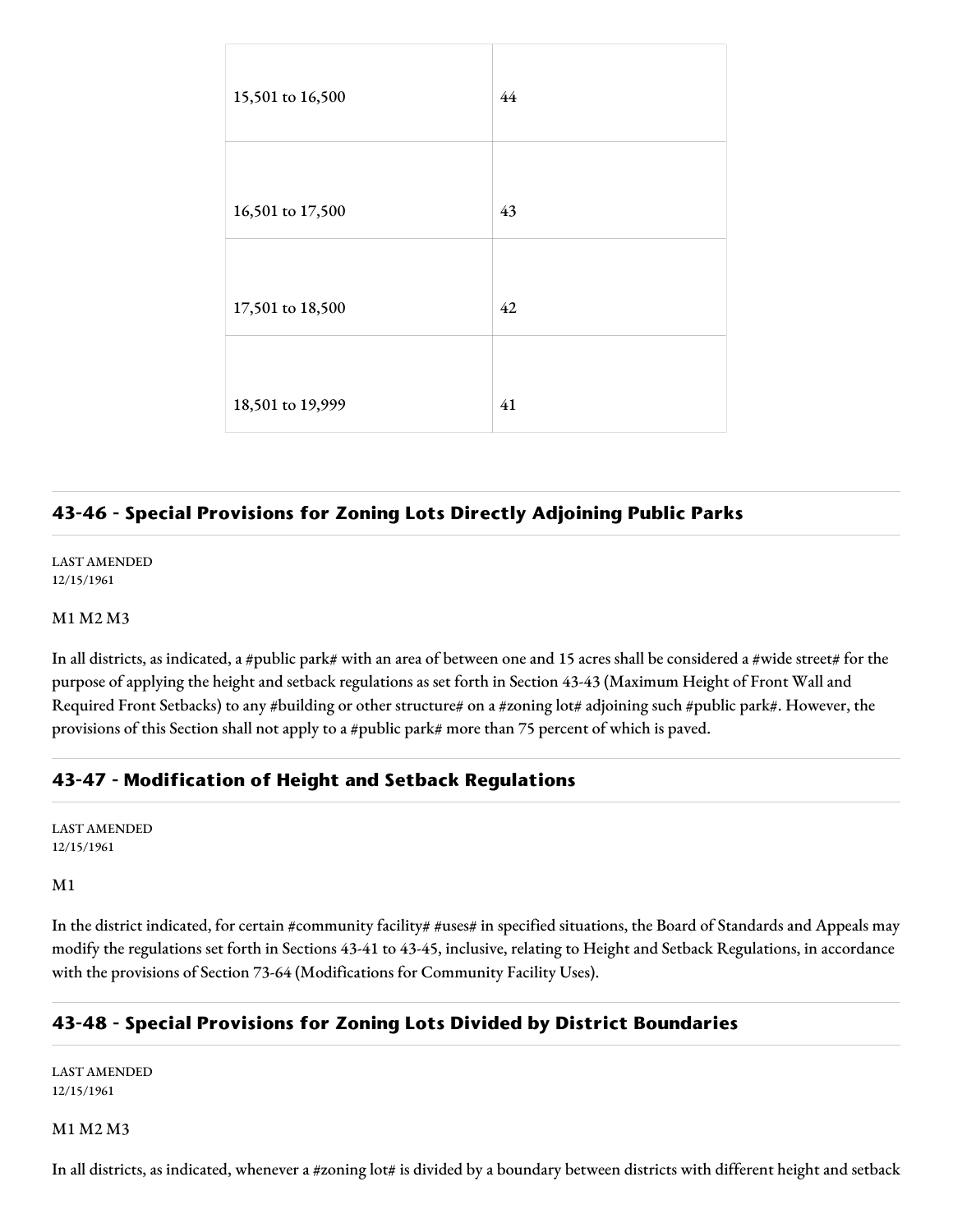regulations, or whenever a #zoning lot# is divided by a boundary between a district to which the provisions of Section 43-45 (Tower Regulations) apply and a district to which such provisions do not apply, the provisions set forth in Article VII, Chapter 7 shall apply.

# **43-49 - Limited Height Districts**

LAST AMENDED 3/4/1982

M1 M2 M3

In all districts, as indicated, wherever such districts are located within a #Limited Height District#, the maximum height of a #building or other structure#, or portion thereof, shall be as shown in the following table:

| #Limited Height District# | Maximum Height above #Curb<br>Level# |
|---------------------------|--------------------------------------|
| $LH-1$                    | 50 feet                              |
| $LH-1A$                   | 60 feet                              |
| $LH-2$                    | 70 feet                              |
| $LH-3$                    | 100 feet                             |

# **43-50 - COURT REGULATIONS AND MINIMUM DISTANCE BETWEEN WINDOWS AND WALLS OR LOT LINES**

LAST AMENDED 12/15/1961

# **43-51 - Minimum Dimensions of Courts for Buildings**

LAST AMENDED 2/2/2011

M1

In the district indicated, the regulations set forth in the following Sections shall apply to all #buildings# containing #community facility# #uses#:

Section 24-61 (General Provisions and Applicability)

Section 24-62 (Minimum Dimensions of Courts)

Section 24-63 (Outer Court Regulations)

Section 24-64 (Inner Court Regulations)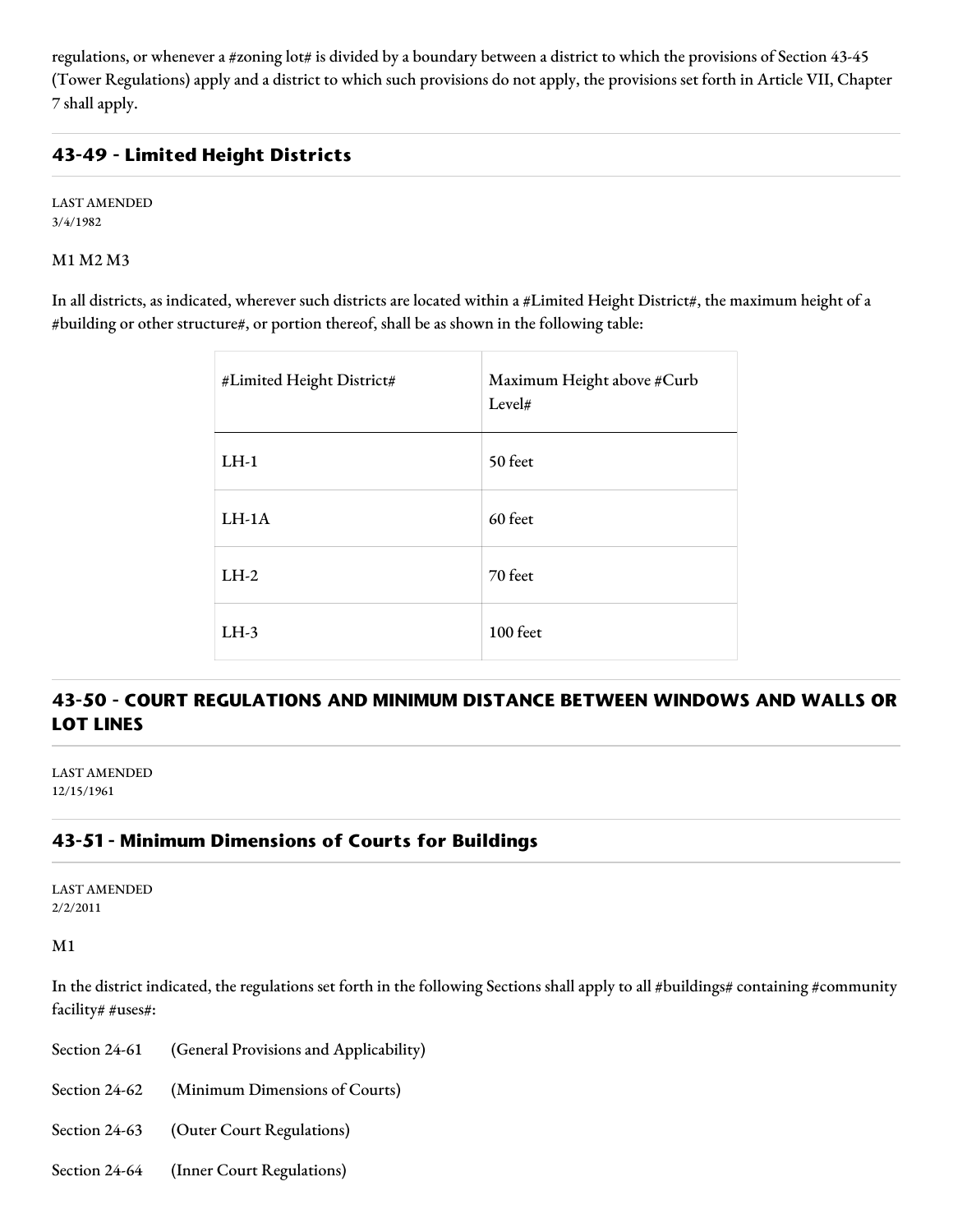Section 24-65 (Minimum Distance Between Required Windows and Walls or Lot Lines)

Section 24-66 (Modifications of Court Regulations or Distance Requirements)

Section 24-68 (Permitted Obstructions in Courts).

# **43-60 - SUPPLEMENTARY REGULATIONS**

LAST AMENDED 12/21/1989

# **43-61 - Bulk Regulations for Residential Uses in M1-1D Through M1-5D Districts**

LAST AMENDED 9/21/2011

The following regulations shall apply to any #development# or #enlargement# authorized pursuant to Section 42-47 (Residential Uses in M1-1D Through M1-5D Districts):

(a) The total amount of #residential# #floor area# permitted on any #zoning lot# shall not exceed a #floor area ratio# of 1.65.

On #zoning lots# containing both #residential use# and #community facility#, #manufacturing# or #commercial# #use#, the maximum #floor area# shall be the maximum #floor area# permitted for either the #commercial# or #manufacturing# #use# as set forth in Sections 43-12 (Maximum Floor Area Ratio) through 43-14 (Floor Area Bonus for Arcades), or the #community facility# #use# as set forth in Section 43-122 (Maximum floor area ratio for community facilities), or the #residential use# as set forth in this Section, whichever permits the greatest amount of #floor area#.

On #zoning lots# containing both #residential use# and #manufacturing# or #commercial# #use#, the total #floor area# used for #manufacturing# or #commercial# #use# shall not exceed the amount permitted by Sections 43-12 through 43- 14.

- (b) The maximum number of #dwelling units# shall equal the total #residential# #floor area# provided on the #zoning lot# divided by 675. Fractions equal to or greater than three quarters resulting from this calculation shall be considered to be one #dwelling unit#.
- (c) The maximum #building# height above #curb level# shall be 32 feet.
- (d) No such #development# or #enlargement# shall be permitted within 30 feet of the #rear lot line#.
- (e) The maximum distance from the #street line# to the #street wall# of such #development# shall be ten feet, unless modified by the City Planning Commission pursuant to Section 44-28 (Parking Regulations for Residential Uses in M1- 1D Through M1-5D Districts).
- (f) No #side yards# shall be required. However, if any open area extending along a #side lot line# is provided at any level it shall have a width of not less than eight feet. However, #enlargements# of #single-family# or #two-family residences# existing as of June 20, 1988, shall be exempt from this requirement, provided such #enlarged building# does not exceed a height of two #stories#.

# **43-62 - Bulk Regulations in M1-6D Districts**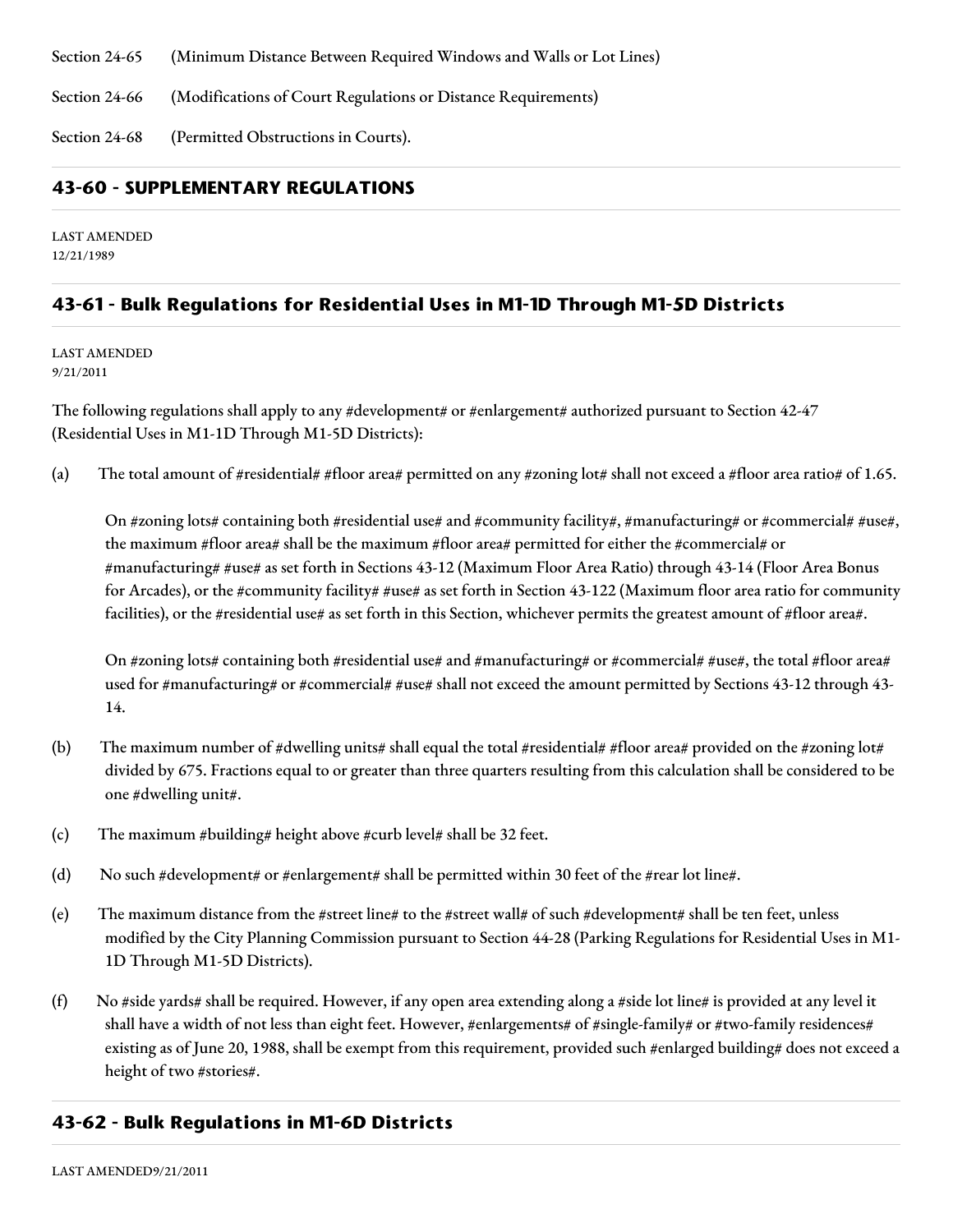### **43-621 - Floor area regulations in M1-6D Districts**

LAST AMENDED 9/21/2011

- (a) The maximum #floor area ratio# for #zoning lots# shall be 10.0, and no #floor area# bonuses shall apply, except as modified for #Inclusionary Housing designated areas#, as set forth in paragraph (b) of this Section.
- (b) In #Inclusionary Housing designated areas#

For M1-6D Districts mapped within an #Inclusionary Housing designated area#, the provisions of Sections 23-154 and 23-90 (INCLUSIONARY HOUSING) applicable to R10 Districts without a letter suffix shall apply, as modified in this Section:

- (1) for #zoning lots# that do not contain #residences#, the maximum #floor area ratio# shall be 10.0; and
- (2) the maximum base #floor area ratio# for #zoning lots# containing #residences# shall be 9.0 plus an amount equal to 0.25 times the non-#residential floor area ratio# provided on the #zoning lot#, up to 10.0. Such #floor area ratio# may be increased to a maximum of 12.0 only through the provision of #affordable housing#, pursuant to Section 23-90, inclusive.

#### **43-622 - Maximum lot coverage in M1-6D Districts**

LAST AMENDED 9/21/2011

Any #story# of a #building# containing #dwelling units# shall not exceed a maximum #lot coverage# of 70 percent for #interior# or #through lots# and 100 percent for #corner lots#. However, where any such level contains parking spaces or non-#residential uses#, such level shall be exempt from #lot coverage# regulations.

### **43-623 - Density in M1-6D Districts**

LAST AMENDED 9/21/2011

The provisions of 35-40 (APPLICABILITY OF DENSITY REGULATIONS TO MIXED BUILDINGS) shall apply. The applicable factor shall be 680.

#### **43-624 - Height and setback in M1-6D Districts**

LAST AMENDED 9/21/2011

In M1-6D Districts, the height and setback provisions of this Section shall apply to all #buildings#.

- (a) Rooftop regulations
	- (1) Permitted obstructions

The provisions of Section 33-42 shall apply to all #buildings#, except that elevator or stair bulkheads, roof water tanks, cooling towers or other mechanical equipment (including enclosures) may penetrate a maximum height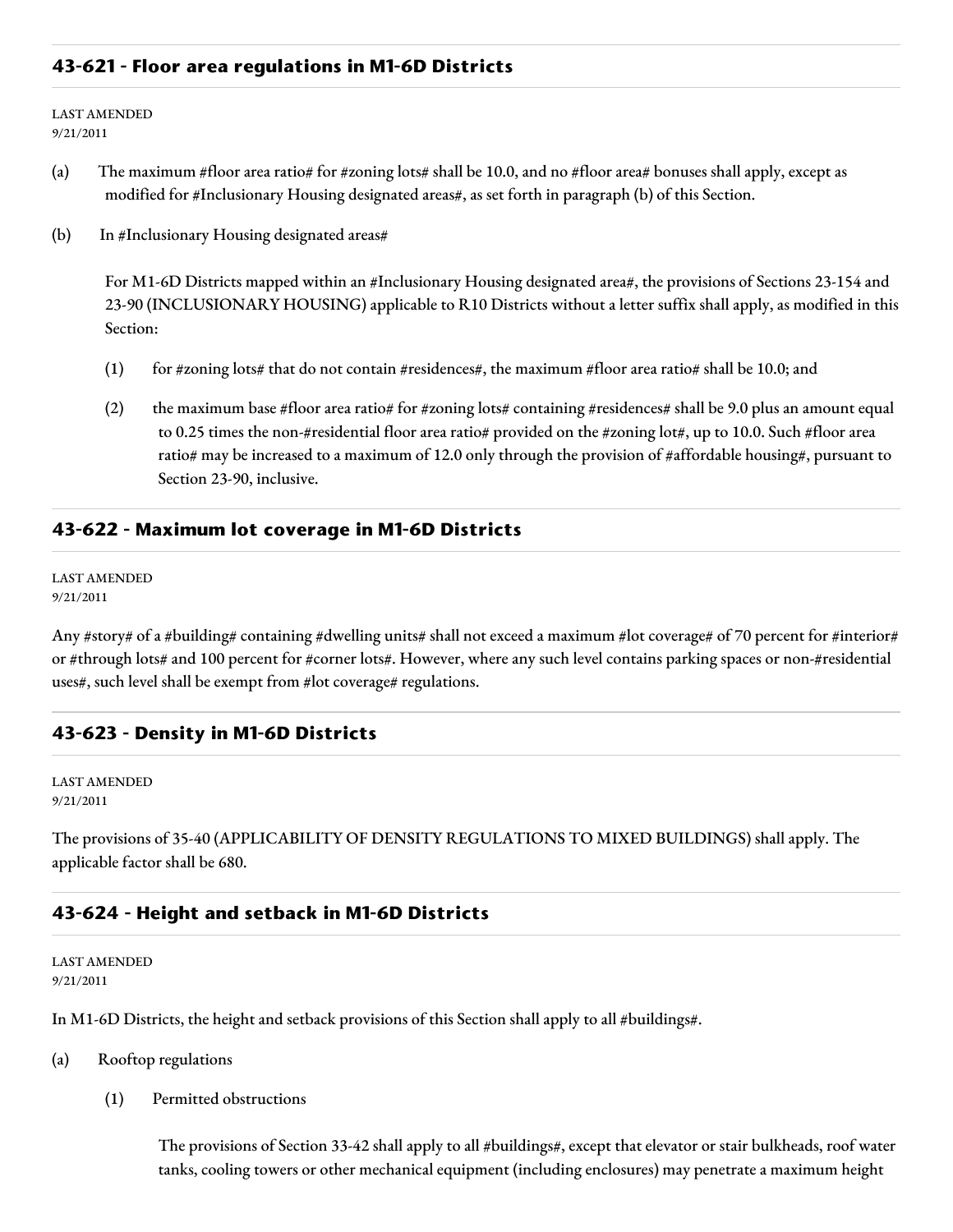limit or #sky exposure plane#, provided that either the product, in square feet, of the #aggregate width of street walls# of such obstructions facing each #street# frontage, times their average height, in feet, shall not exceed a figure equal to eight times the width, in feet, of the #street wall# of the #building# facing such frontage; or provided that the #lot coverage# of all such obstructions does not exceed 20 percent of the #lot coverage# of the #building#, and the height of all such obstructions does not exceed 40 feet.

In addition, a maximum base height or #sky exposure plane# may be penetrated, as follows:

(i) Structural columns

Structural columns may penetrate a maximum height limit or #sky exposure plane#, provided that such columns are one story or less in height, have a #street wall# no greater than 30 inches in width, and are spaced not less than 15 feet on center.

(ii) Dormers

On any #street# frontage, dormers may be provided in accordance with the provisions of paragraph (c) of Section 23-621 (Permitted obstructions in certain districts).

(2) Screening requirements for mechanical equipment

For all #developments# and #enlargements#, and #conversions# of #non-residential buildings# to #residences#, all mechanical equipment located on any roof of a #building or other structure# shall be fully screened on all sides. However, no such screening requirements shall apply to water tanks.

- (b) Height and setback
	- $(1)$  #Street wall# location

The #street wall# shall be located on the #street line# and extend along the entire #street# frontage of the #zoning lot# up to at least the minimum base height specified in paragraph (b)(2) of this Section. On the ground floor, recesses shall be permitted where required to provide access to the #building#, provided such recesses do not exceed three feet in depth as measured from the #street line#.

Above the level of the second #story#, up to 30 percent of the #aggregate width of street walls# may be recessed beyond the #street line#. However, no recesses shall be permitted within 20 feet of an adjacent #building# and within 30 feet of the intersection of two #street lines#.

- (2) Base height
	- (i) Along #wide streets#

On #wide streets#, and on #narrow streets# within 50 feet of their intersection with a #wide street#, the #street wall# of a #building# shall rise without setback to a minimum base height of 125 feet and may rise to a maximum base height of 155 feet.

(ii) Along #narrow streets#

On #narrow streets#, beyond 50 feet of their intersection with a #wide street#, the #street wall# of a #building# shall rise without setback to a minimum base height of 85 feet and may rise to a maximum base height of 135 feet. However, for #buildings# on #zoning lots# meeting the criteria set forth in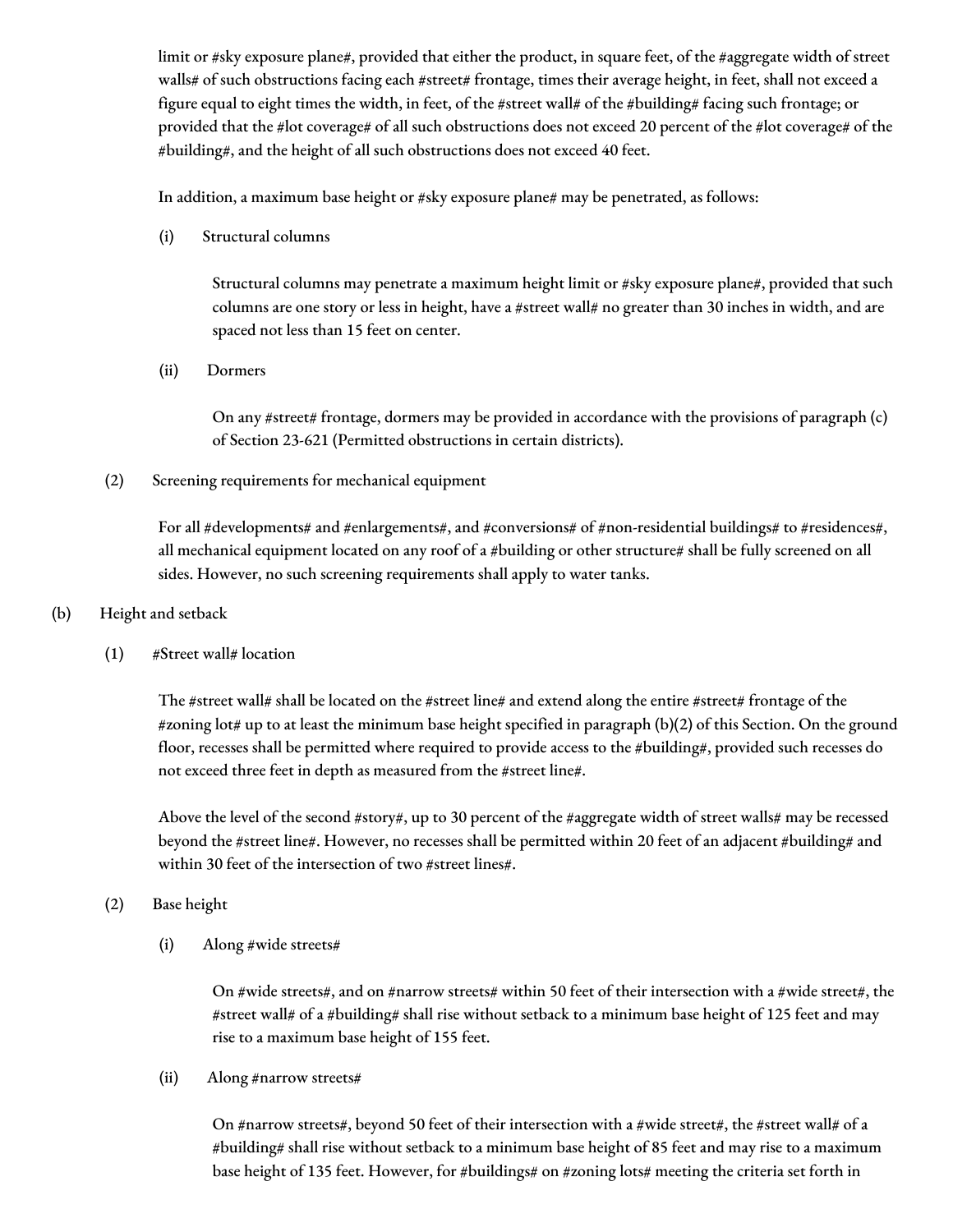paragraph (a) of Section 23-664 (Modified height and setback regulations for certain Inclusionary Housing buildings or affordable independent residences for seniors), the maximum base height may be increased to 155 feet.

As an alternative, the minimum and maximum base heights applicable to a #wide street# may apply along a #narrow street# to a distance of 100 feet from a #wide street#.

- (3) Required setbacks and maximum #building# heights
	- (i) Along #wide streets#

For #buildings#, or portions thereof, located on #wide streets# and on #narrow streets# within 100 feet of a #wide street#, the portion of such #building# above the maximum base height set forth in paragraph (b)(2)(i) of this Section shall be set back from the #street wall# of the #building# at least 10 feet along a #wide street# and at least 15 feet along a #narrow street#, except such dimensions may include the depth of any permitted recesses in the #street wall#. The maximum height of such #buildings# shall be 290 feet. In addition, the gross area of each of the highest two #stories# of such #building# shall not exceed 80 percent of the gross area of the #story# directly below such highest two #stories#.

(ii) Along #narrow streets#

For all #buildings#, or portions thereof, located on #narrow streets# beyond 100 feet of a #wide street#, no portion of such #building or other structure# shall penetrate a #sky exposure plane# which begins at the maximum base height set forth in paragraph (b)(2)(ii) of this Section and rises over the #zoning lot# with a slope of four feet of vertical distance for every foot of horizontal distance.

Any portion of such #building or other structure# that is located beyond 15 feet of the #street line# may penetrate such #sky exposure plane#, provided such portion does not exceed a height of 210 feet. However, for #buildings# on #zoning lots# meeting the criteria set forth in paragraph (a) of Section 23-664, such maximum height may be increased, provided that the maximum number of #stories# does not exceed 23, the maximum height of a #building# with a #non-qualifying ground floor# does not exceed a height of 230 feet, and the maximum height of a #building# with a #qualifying ground floor# does not exceed a height of 235 feet.

In addition, the gross area of each of the top two #stories# of a #building# may not be greater than 80 percent of the gross area of the #story# directly below such top two #stories#.

(4) Maximum length of #building# wall

The maximum length of any #story# located entirely above a height of 150 feet shall not exceed 150 feet. Such length shall be measured in plan view by inscribing within a rectangle the outermost walls at the level of each #story# entirely above a level of 150 feet.

# **43-625 - Yard regulations in M1-6D Districts**

LAST AMENDED 9/21/2011

In M1-6D Districts, the provisions of Section 43-20 (YARD REGULATIONS) shall apply, except that #residential# portions of